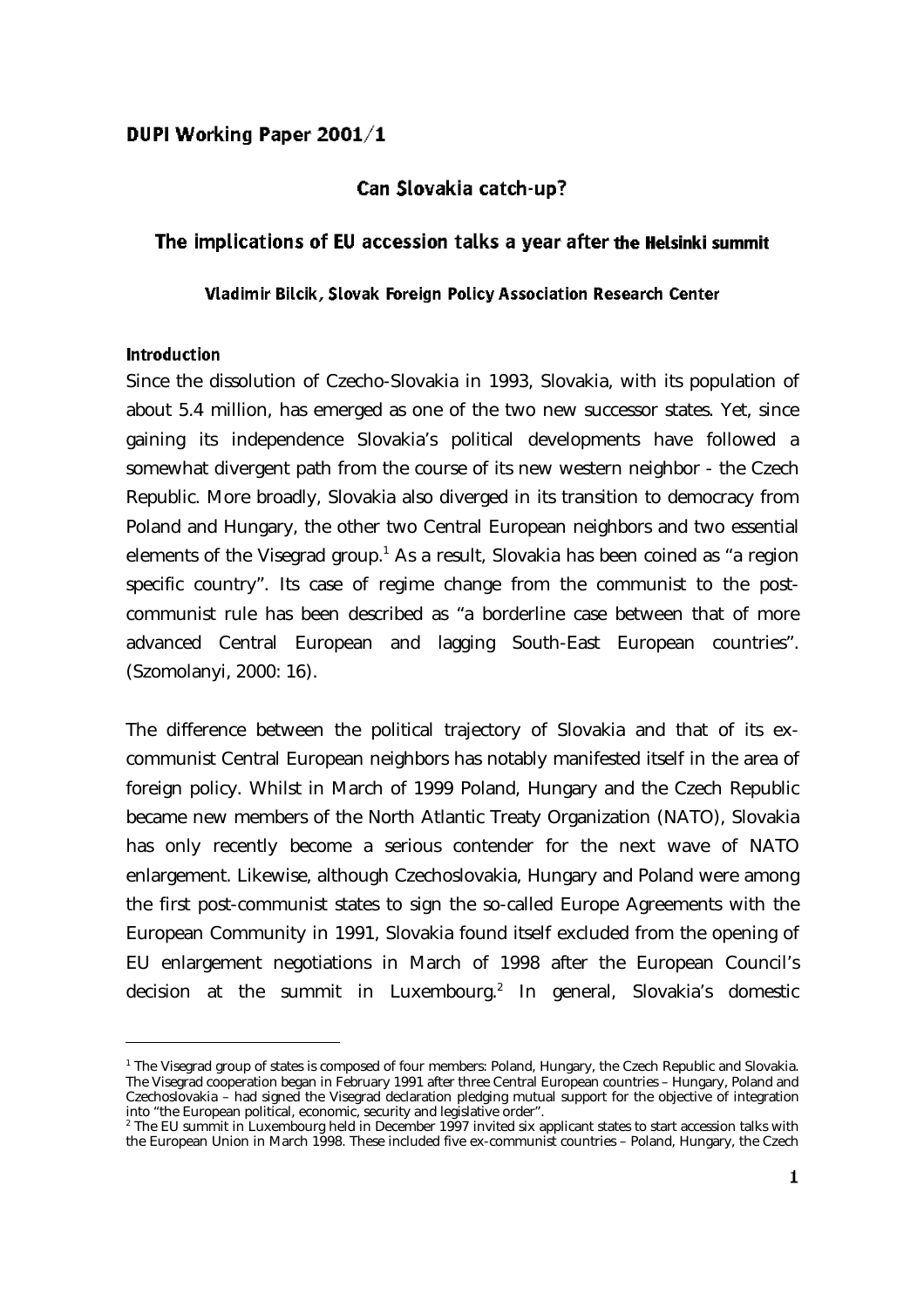developments were principally responsible for the country's exclusion from accession processes into western security, economic and political structures. Some argue that the case of Slovakia's exclusion from EU accession talks at the summit in Luxembourg represented "the one clear-cut instance of failed response to democratic conditionality" set out by the Copenhagen criteria in 1993. (Pridham, 1999: 1223)

Following domestic political changes in the aftermath of Slovak parliamentary elections in the fall of 1998, Slovakia has since last year's EU summit in Helsinki entered a group of states negotiating their respective entries into the EU. In addition to being a relatively small and a young state, Slovakia also represents a unique case of a temporary slow-down in the enlargement process due to non-compliance with the Union's political criteria. A closer look at Slovakia in the context of current EU enlargement negotiations therefore offers a good analytical framework from which to examine two very relevant aspects of the accession process. First, Slovakia's path from exclusion to inclusion in accession talks offers an important demonstration of the practical impact of the Union's conditionality on a particular candidate country. Second, the specific case of Slovakia's relegation into the so-called second wave of candidate countries at the Luxembourg summit in 1997 begs a natural question of future possibilities for any country of the Helsinki group for catching up with the more advanced countries of the Luxembourg group.<sup>3</sup>

This paper attempts to engage both issues. It considers the implications of EU accession talks for Slovakia against the backdrop of a new negotiating framework arising from the summit in Helsinki. The paper argues that whilst the locking of Slovakia inside the negotiating framework brings the EU-Slovak relations to a wholly new stage, it also redefines the focus of interactions between the two parties. This weighs significantly on Slovak domestic developments that now face a wider set of challenges and additional institutional constraints. The EU's commitment to the regatta model of negotiations creates an opportunity for Slovakia to catch up in the accession process. However, the country's progress will largely depend on managing its domestic developments that are now under an even greater scrutiny.

Republic, Slovenia and Estonia – and Cyprus. This group of states is generally referred to as a 5+1 group or a Luxembourg group.

<sup>&</sup>lt;sup>3</sup>The term 'second wave' denotes the candidate states that did note receive an invitation to begin enlargement negotiations at the Luxembourg summit in December 1997. The Helsinki group consists of the countries that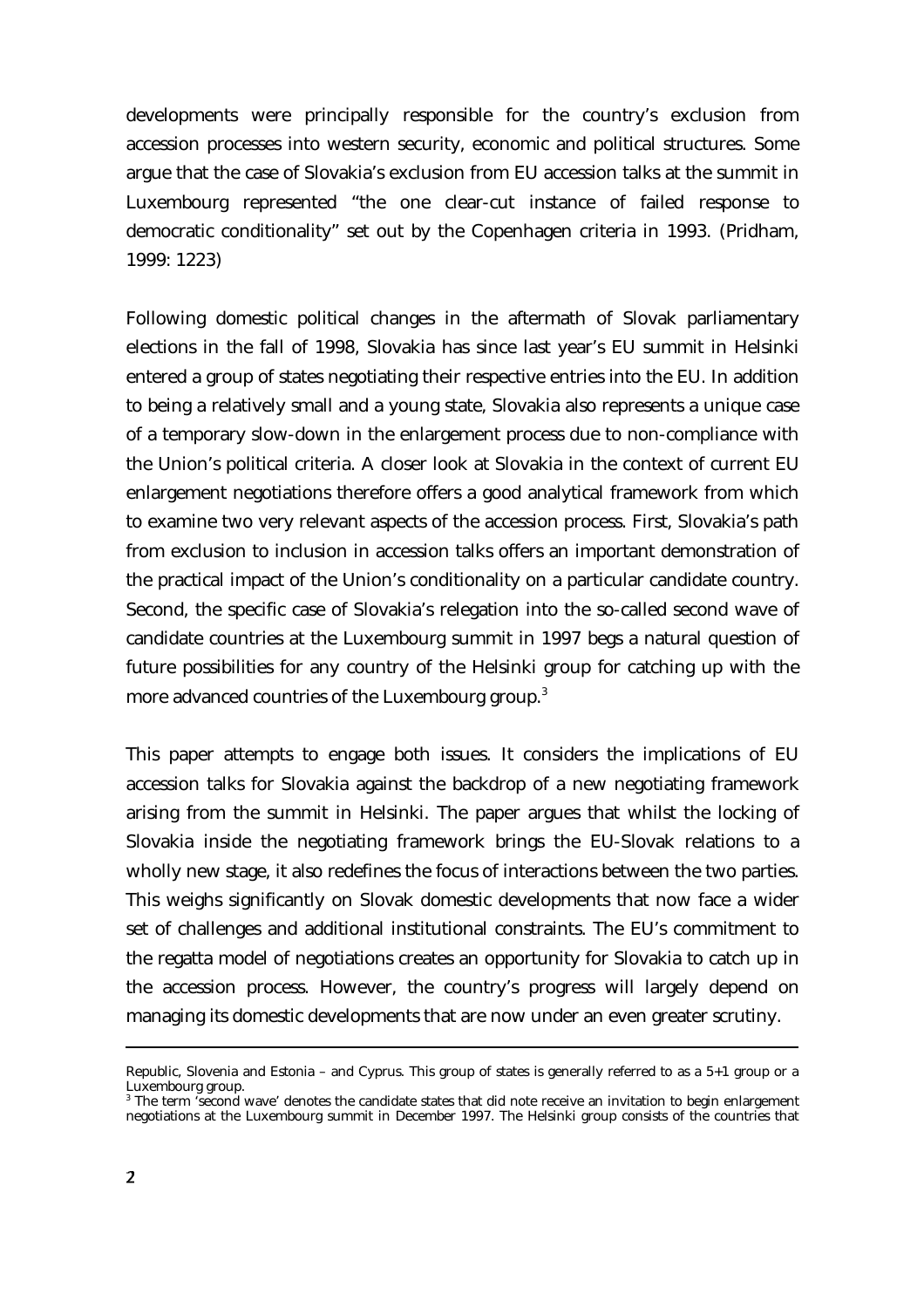The paper proceeds in five parts. The first part sets the scene by describing the EU's latest negotiating game. The second part provides background to Slovakia's road to EU accession negotiations. The third part examines the Slovak domestic implications of enlargement negotiations. The fourth part ponders the outstanding contingencies on both the Slovak and the EU side on the way to a successful conclusion of the negotiating phase. Finally, the fifth part provides a brief conclusion.

# EU enlargement and the Hel sinki summit: constructing a new negotiating framework or completing the original one?

Whilst a brief glance at the Conclusions of the Finnish Presidency suggests that the EU summit in Helsinki elevated the course of EU enlargement to a wholly different level, the European Union in fact merely reiterated its commitment to the regatta model of accession talks. Although the Helsinki summit's invitation addressed to six additional candidate states to begin enlargement talks in early 2000 has doubled the number of negotiating partners, it has also left the final outcome of EU enlargement uncertain by not setting a date for the completion of the accession process. In principle it has therefore opened the possibility for any country of the Helsinki group to catch up in its progress toward EU membership with the Luxembourg group.

Three factors seemed to have principally motivated the decision of the summit to open accession talks with additional countries. First, certain countries left behind at the EU summit in Luxembourg achieved notable progress in their respective efforts to gain EU membership. Most significantly, Slovakia now fulfilled the political criteria. Latvia continued in its consistent implementation of economic policy and reform. According to the Commission's *Composite Paper* published in October 1999 Latvia should now "be regarded as a functioning market economy". At the same time, Lithuania made "good progress in legislative alignment in the internal market" and Malta – following the reactivation of its application for membership - was added to the list of functioning market economies.**<sup>4</sup>**In sum, clear differentiation between the Luxembourg group and other applicants became increasingly difficult based on

began accession negotiations in February 2000 following the decision at the EU summit in Helsinki (Slovakia, Latvia, Lithuania, Bulgaria, Romania and Malta).

<sup>4</sup>The European Commission, *Composite Paper: Reports on progress towards accession by each of the candidate countries*, October 13, 2000.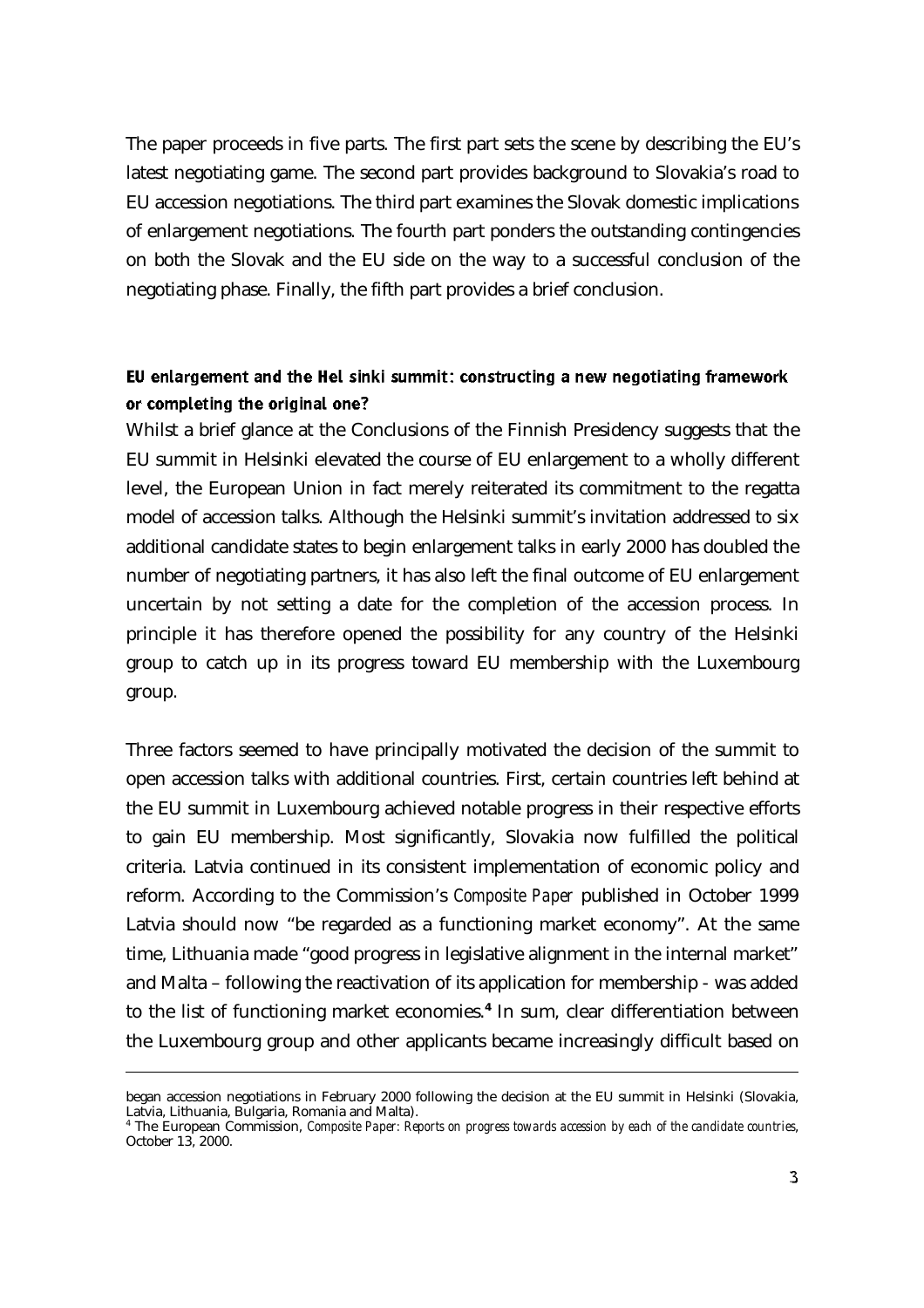the Commission's reports and the criteria set out by the Union. While at the time of the Helsinki summit no country was ready for membership, the differences among the applicant states did not appear large enough to justify any longer the exclusion of some Central and Eastern European countries from direct negotiations.

Second, the crisis in Kosovo and NATO's air campaign against Yugoslavia in the spring of 1999 created a certain domino effect in relation to prospective EU member states. (Friis, 1999: 184-190) This was particularly apparent in relation to Bulgaria and Romania. The Kosovo crisis affected the Balkans in several ways and prompted a clear reaction by the EU. The disruption of the transport route on the Danube river accompanied by dropping trade levels had an adverse economic impact on both countries and the region in broader terms. At the same time, Bulgaria and Romania as immediate neighbors of Yugoslavia showed a great deal of courage by their solidarity with the rest of the EU when both countries supported NATO's actions. For the Union, the Kosovo crisis did not just bring about a new impetus in the area of common defence.**<sup>5</sup>**It also motivated a set of new promises of financial aid to the Balkans through the newly established Stability Pact. Moreover, it also helped the EU's decision to invite Romania and Bulgaria to the negotiating table at the summit in Helsinki. Especially with regards to these two currently most credible candidate states for EU accession from South Eastern Europe, enlargement embodies a strong security dimension.

Finally, the conclusions of the Helsinki summit indicated the commitment of the Union to the conclusions of the summit in Luxembourg. Since the opening of accession talks with the first post-communist countries the strategy of the EU toward enlargement has emphasized the approach on an individual rather than a bloc basis. If the Union were to remain consistent with its initial pledge, it had to consider each state on its own merits. Although one can cast some doubt on the objectivity and especially the permanence of EU conditionality (Grabbe, 1998), the Commission's annual assessments arguably represent the most comprehensive source upon which to evaluate candidates for membership. The conclusions of the Helsinki summit in effect represented a test of the credibility of the Union's promise to judge each country individually. The EU simply could not afford to lose this test.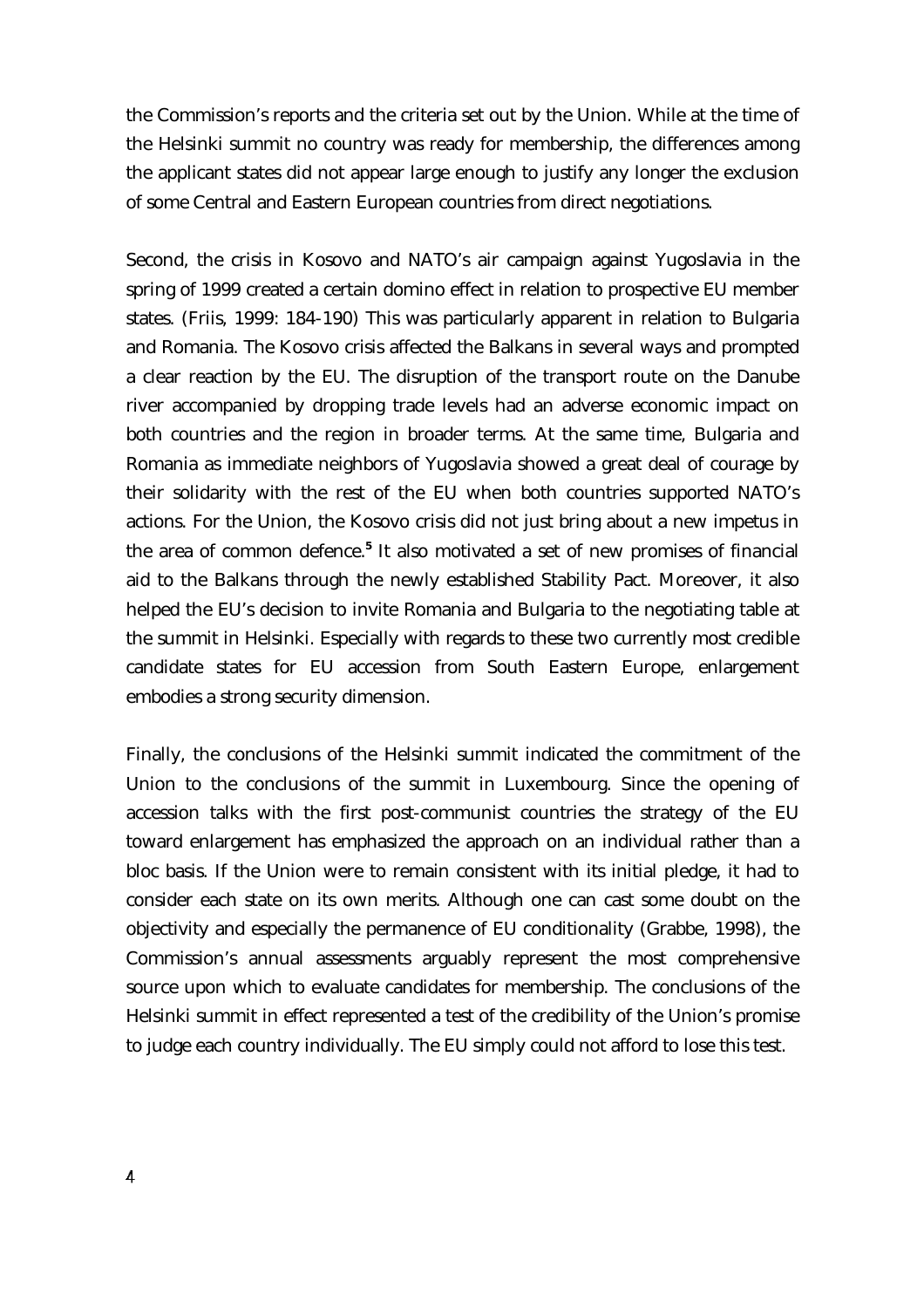The decision of the Finish Presidency raises important implications for the remainder of enlargement negotiations. Despite the fact that more countries are already in direct talks with the Union, it is still difficult to speak of an authentic regatta model of accession negotiations. It is not possible to have a real regatta race as long as the port – in this case the EU - stays closed and the time, when it may open up, remains illusive. Without a target date for entry in place, the conclusions of the summit elevated the aforementioned twelve states to a comparably similar starting position vis-à-vis the EU even before any dialogue on a number of tough financial and re-distributive issues began.

The current state gives rise to a number of questions with respect to the future course of negotiations. On the one hand, the experience of the Luxembourg group offers a particular model of negotiations that has thus far been applied during the talks with the Helsinki group. This has allowed the countries of the second wave to conclude a number of negotiating chapters at a relatively fast pace.<sup>6</sup> Negotiations have generally proceeded faster than initial talks with the Luxembourg group. Meanwhile, negotiations on the difficult questions of transitional periods, financial arrangements and sensitive policy areas such as Justice and Home Affairs are yet to begin. First these talks are going to examine both the institutional flexibility of the Union to conduct parallel negotiations with as many as twelve states simultaneously and the overall EU ability to manage enlargement internally and compromise on difficult issues. While the Helsinki summit completed the enlargement framework set up in Luxembourg two years earlier, only next few years are going to provide an answer to the question of how well the EU can practically cope with the challenge of enlargement.

#### Slovakia on the way to the negotiating framework

 $\overline{a}$ 

Against the backdrop of the EU's gradual and delimited steps in its enlargement strategy (Smith & Timmins, 1999: 24-32), Slovakia's path toward EU membership appears a bit more erratic. Although the negotiating framework from Helsinki offers relatively good prospects for the country's advancement in negotiations, the

<sup>5</sup>See *Presidency Conclusions: Cologne European Council,* June 3-4, 1999 and *Presidency Conclusions: Helsinki European Council*, December 10-11, 1999.

 $6$  The Luxembourg group began accession talks in February 2000. By November 2000 most countries of the group have managed to close most of the relatively uncontroversial chapters in enlargement negotiations. Out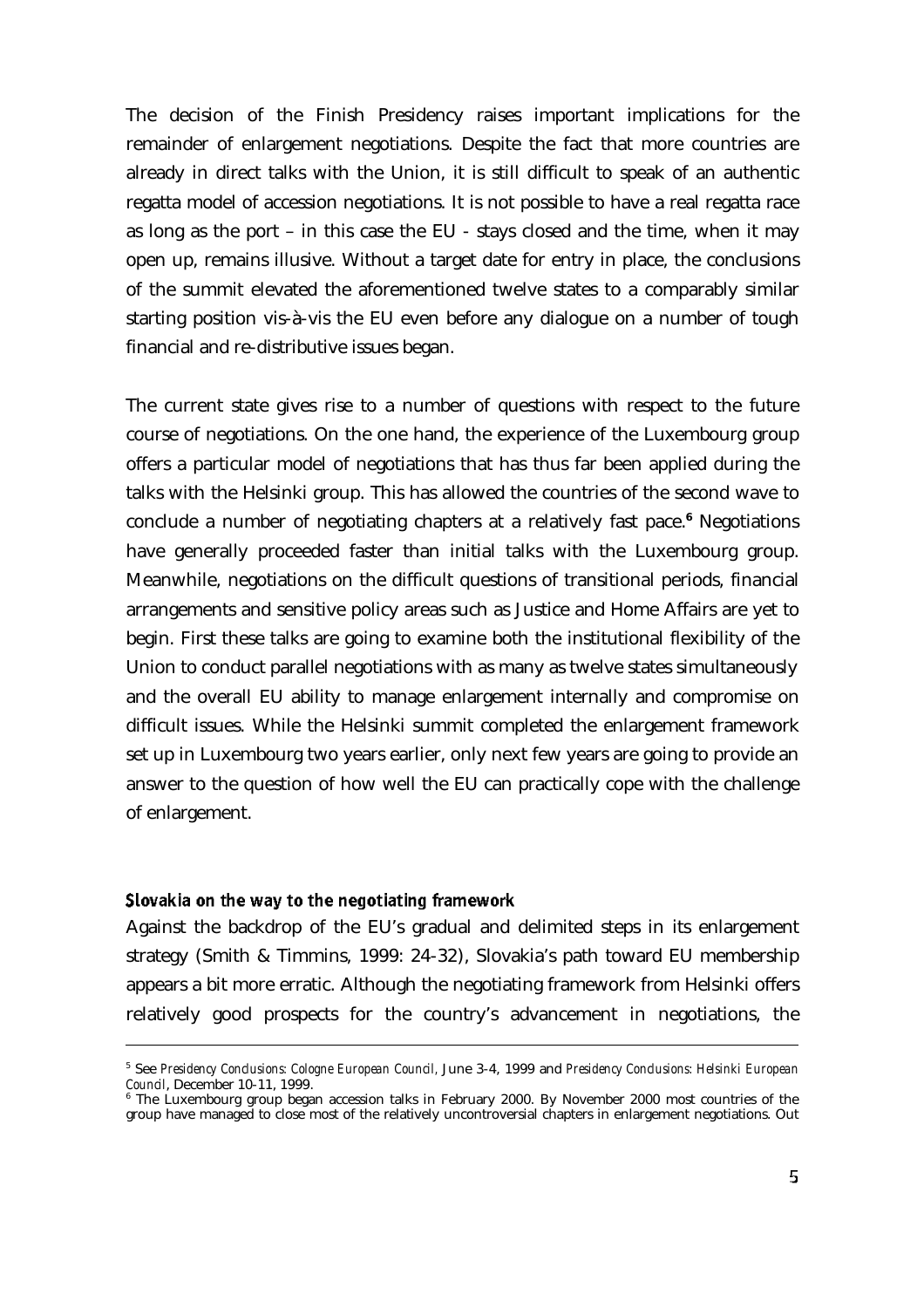experience of the past years suggests that the means to Slovakia's international success rest with its domestic politics. Slovakia's twisty trajectory to direct accession talks can be divided into three basic periods. The path to EU accession talks was largely dominated by the management of EU political conditionality.

The first period covers a brief span of time from the dissolution of the Czech and Slovak Federal Republic on January 1, 1993 to the first parliamentary elections since independence held in October 1994. Slovakia as a constitutive part of the Czecho-Slovak Federation had a number of positive preconditions for a relatively smooth political and economic transition and for a shared progress together with the other Visegrad states in their respective attempts to join the European political, economic and security institutions. Slovakia belonged to the more prosperous states of Central and Eastern Europe. Its geography and the main borders with the Visegrad neighbors and Austria naturally predestined the country toward the western structures. While with independence Slovakia became more ethnically heterogeneous<sup>7</sup>, Slovakia did not deviate from the Central European neighbors in the degree of its democratic political culture. (Strazay, 2000)

Rather, Slovakia's problem at the inception of its independent state was and in many ways continues to be "the level of political conflict in everyday practice, rather than underlying attitudes". (Henderson, 1999: 224) Throughout most of the 1990s the basic dividing line of domestic conflict seemed to be between 'Nationalists' and 'Europeanists'. (Fisher, 2000) Slovakia's domestic political scene proved fragile and deeply divided. Although Slovakia entered its era of independence with Vladimir Meciar as the first Prime Minister and his Movement for Democratic Slovakia as the dominant political force, the period until the first parliamentary elections was marked by major movements on Slovakia's political scene. In March 1994 Meciar's government was replaced by a broad Left-Right coalition, following divisions within Meciar's political movement and his subsequent loss of parliamentary majority. While the new government, led by Prime Minister Jozef Moravcik, claimed a course of fundamental economic and

of the 31 negotiating chapters up to about one third can be regarded as not very problematic. Of course, this number varies from country to country and largely depends on individual domestic preparation.

<sup>&</sup>lt;sup>7</sup> The Hungarian minority accounts for about  $11$  percent of Slovakia's population. Slovakia also has a sizeable Roma minority whose estimates vary between the official figure of 1.6 percent of the total population up to unofficial figures reaching up to 10 percent of Slovakia's population.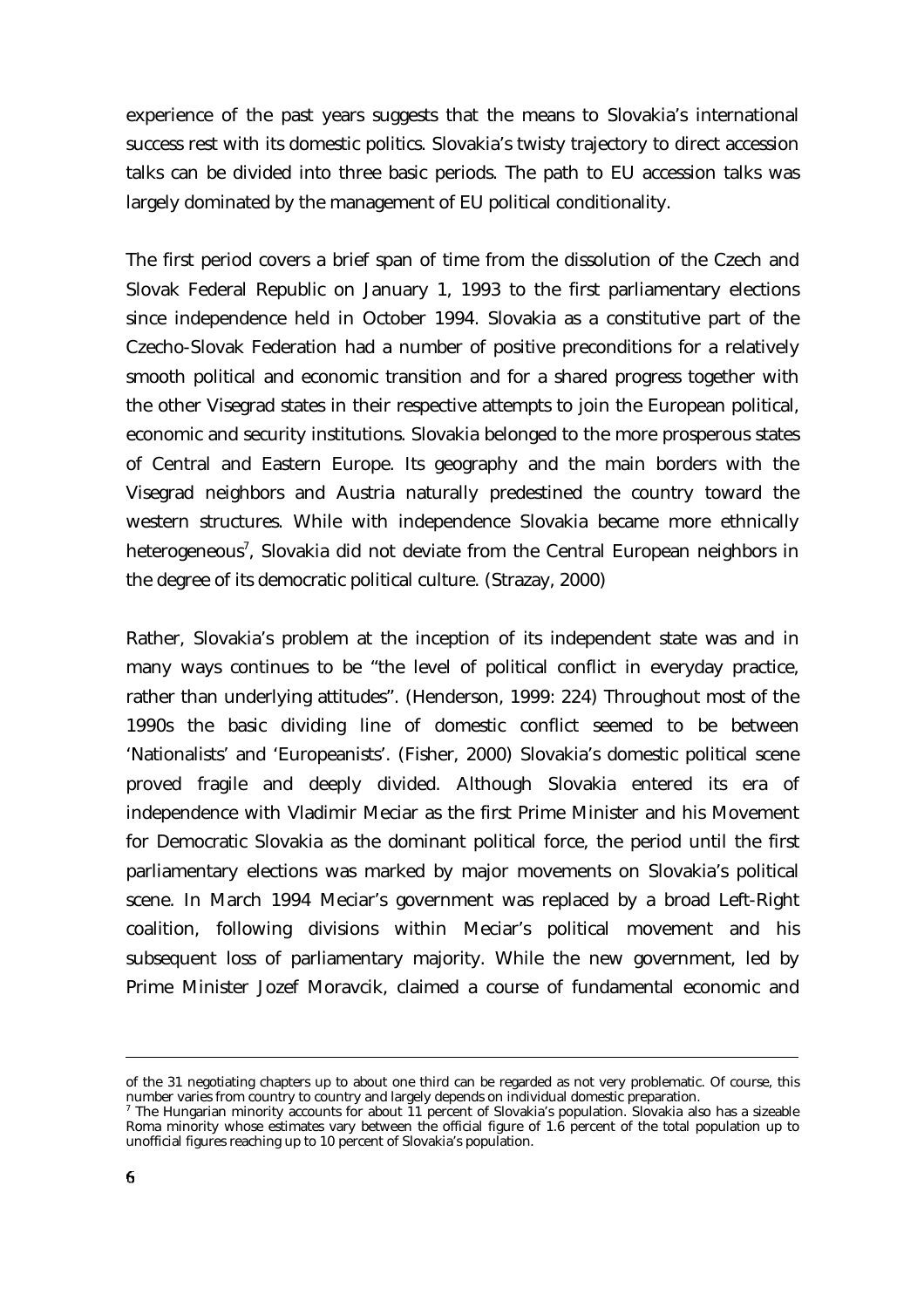political reforms and a strong commitment to European integration, it lasted only until December of 1994.

A new Meciar-led more nationalist coalition replaced Moravcik's government in the aftermath of Slovakia's first parliamentary elections held between September 30 and October 1, 2000.<sup>8</sup> The formation of Slovakia's second government began a new period in Slovak-EU relations and in Slovakia's international position more broadly. This era, lasting until the next parliamentary elections of 1998, was generally characterized by questionable domestic political developments that led to Slovakia's gradual exclusion from western integrationist processes. During this time the country began to deviate from its Visegrad neighbors chiefly due to Meciar's subordination of his stated foreign policy aims to domestic politics. (Henderson, 1999: 228) While the coalition claimed both EU and NATO membership as its principal foreign policy goals, several important political events inside Slovakia determined why Slovakia could not be considered a serious contender for membership in either organization.

Among others, these included an increasingly worse relationship between the Prime Minister Vladimir Meciar and Slovakia's President Michal Kovac. The tensions culminated in the abduction of President's son Michal Kovac Jr. and his deposition across the border to Austria. The Slovak secret service was allegedly implicated in this matter aimed at discrediting the President.<sup>9</sup> The Slovak President's constitutional prerogatives are largely symbolic, though for instance he does wield more power than the German Federal President has. The President, who originated from within Meciar's political movement, was consistently critical of the government and its rather nationalist and non-transparent policies. Apart from this event, the Slovak government ignored the rulings by the Slovak Constitutional Court on several crucial occasions. One exemplary case involved a verdict defying the parliament's decision to strip one its MPs of his parliamentary mandate on the grounds of defection from the ranks of the ruling Movement for Democratic Slovakia. (Wlachovsky & Marusiak, 1997) In addition to these examples, between

<sup>&</sup>lt;sup>8</sup> In addition to the Movement for Democratic Slovakia the governmental coalition included a smaller nationalist party – the Slovak National Party and a newly formed small neo-Stalinist party – Workers' Association of Slovakia.

<sup>&</sup>lt;sup>9</sup> German authorities sought to question Michal Kovac Jr. in connection with a fraud case. Kovac Jr.'s kidnapping to Austria brought the President's son closer to German Interpol and set a potentially strong pretext for discrediting his father, the President of the Slovak Republic.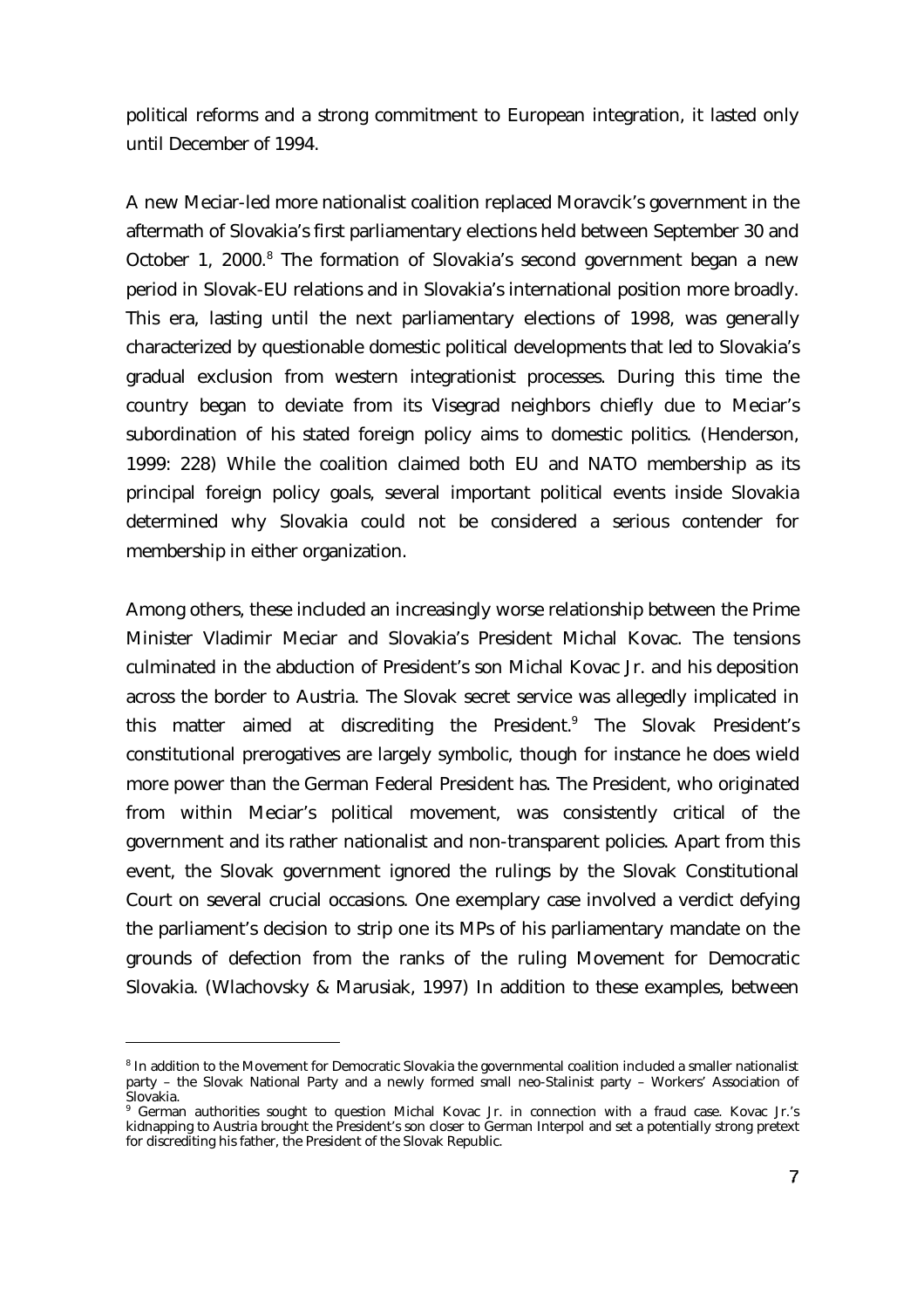1994 - 1998 Slovakia failed to deliver on its promise to pass a law on the use of minority languages, which was explicitly called for by the Slovak constitution.

The compounded domestic political deficiencies strongly reflected upon Slovakia's international standing. The country became gradually isolated. Unlike its Visegrad neighbors, Slovakia was not invited to join NATO at the Madrid summit in 1997. Similarly, the European Union excluded Slovakia from starting accession talks after the Luxembourg summit in December 1997. Slovakia became sidelined principally due to non-compliance with the Union's political criteria outlined by the EU summit held in Copenhagen in June 1993. Although the country managed to produce relatively good economic results and in terms of living standards stood above some other candidate states – such as Estonia or even Poland, it was relegated to the second wave of applicants because of lacking domestic political stability and major inconsistencies in democratic practice.<sup>10</sup>

The third segment of Slovakia's path toward EU membership began with the replacement of Meciar's government by a broad coalition of Right-Left political forces united mainly by their opposition to Meciar and his policies and by their desire to move Slovakia out of its international isolation. The new government came out of the country's second parliamentary elections in September 1998 and assumed power in November of the same year.<sup>11</sup> The coalition led by Prime Minister Mikulas Dzurinda began to take a series of quick steps aimed at overcoming the political deficits of the previous government. Two additional electoral contests after the parliamentary elections helped to stabilize the domestic political system. First, Slovakia held its municipal elections at the end of 1998. These preceded the country's first direct presidential elections held in May  $1999$ .<sup>12</sup> In this contest the candidate of the governing coalition Rudolf Schuster defeated in a direct popular vote the opposition's candidate – Vladimir Meciar. Within a span of several months Meciar thus suffered his second major political defeat. In addition to these changes,

 $10$  The Commission's report prior to the decision at the EU summit in Luxembourg summarized Slovakia's political deficits together with its economic development. See The European Commission, *AGENDA 2000 – For a stronger and wider Europe*, (Luxembourg: Office for Official Publications of the European Communities, 1997).

 $11$  The government was composed of four principal political parties. The largest Slovak Democratic Coalition led by Mikulas Dzurinda was a single party further composed of a broad spectrum of 5 constitutive political parties. On the center-right these were the Christian Democratic Movement, the Democratic Party, the Democratic Union; on the left there were the Green Party and the Social Democrats. The other three coalition partners included the post-communist Party of the Democratic Left, the newly established center-left Party of Civic Understanding and the Party of Hungarian Coalition.

 $12$  President Kovac was elected by the Slovak Parliament. His term of office ended in March 1998. Since that date, the Meciar led coalition was unable to muster the constitutionally required majority to elect a new president by the Slovak parliament. The new coalition of governing forces from the parliamentary elections of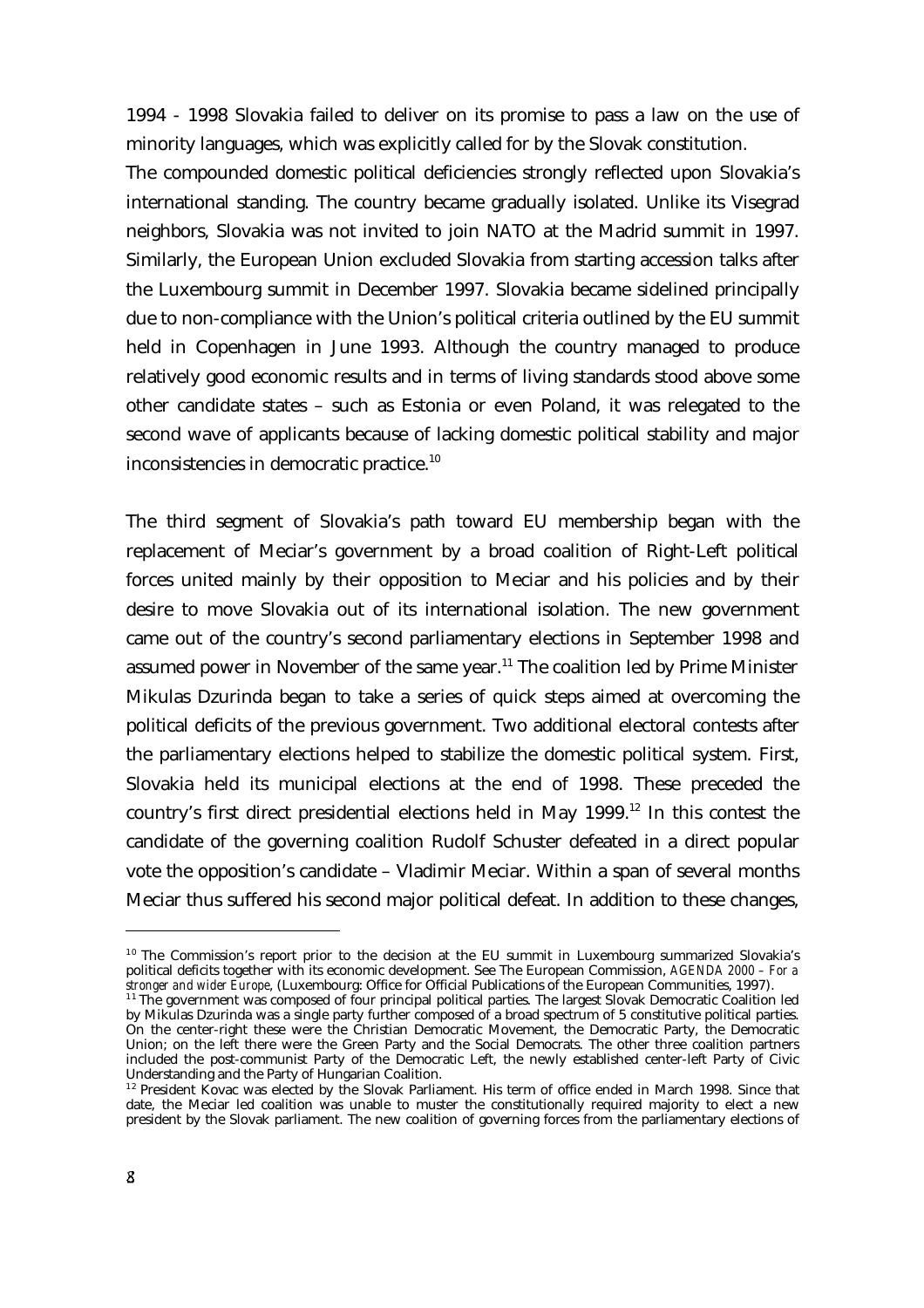Dzurinda's coalition marked a new course in relation to the Hungarian minority. The party representing Slovakia's ethnic Hungarians – the Party of the Hungarian Coalition – became a member of the government. Moreover, in summer 1999 the parliament passed the new law on the use of minority languages. Whilst several long-term problematic political issues, such the status of the Roma minority or the independence of Slovakia's judicial system, remain open, the overall nature of domestic politics changed in important ways with the departure of the Meciar-led coalition in  $1998<sup>13</sup>$ 

The ruling coalition complemented its domestic political changes by vast diplomatic efforts directed toward improved foreign contacts. In the context of Slovakia's bid for EU membership there were two principal trends that helped facilitate Slovakia's break with its recent past under the leadership of Vladimir Meciar between 1994 and 1998. First, in its attempt to regain momentum in the process of preparation for accession to the European Union, Slovakia cooperated closely with the European Commission. To foster Slovakia's efforts, the European Commission created a unique institutional tool: The European Commission – Slovakia High Level Working group which met five times between November 1998 and September 1999. The group was jointly chaired by Deputy Director General Francois Lamoureux for the European Commission and Secretary of State Jan Figel for the Slovak Government. Its purpose was to help Slovakia regain momentum in the process of preparation for EU accession. The group consulted on several specific political, economic and legal issues. One of the concrete outcomes of the group's work was Slovakia's pledge to decide on the closure of two blocks of nuclear reactors – which form a part of the nuclear power plant located in Jaslovske Bohunice.<sup>14</sup> Second, the Slovak leadership improved both the intensity and the quality of bilateral contacts with all member states of the EU. Bilateral relations – so crucial to the ultimate success of enlargement – reached their low point during Meciar's era. Contrary to the previous trend when Slovakia found itself "in the periphery of Central Europe" (Chmel, et

<sup>1998</sup> amended the Slovak Constitution and in early 1999 passed a law on elections of the Slovak President by universal suffrage.

 $13$  The position of the Roma minority in Slovakia and in Central Europe more broadly represents a serious challenge and may yet turn out an essential issue on the way to the EU. With respect to the questionable independence of the judicial system, the Commission has criticized the selection process for judges who are subject to a probationary period of four years. The current rule is expected to change as part of a revision of the Slovak Constitution scheduled to pass during Dzurinda's term in office.

<sup>&</sup>lt;sup>14</sup> See *Conclusions: EC-Slovakia High Level Working Group*, September 8, 1999. Following the end of the group's work, the Slovak government decided to close the two blocks of nuclear reactors by 2006 – 2008.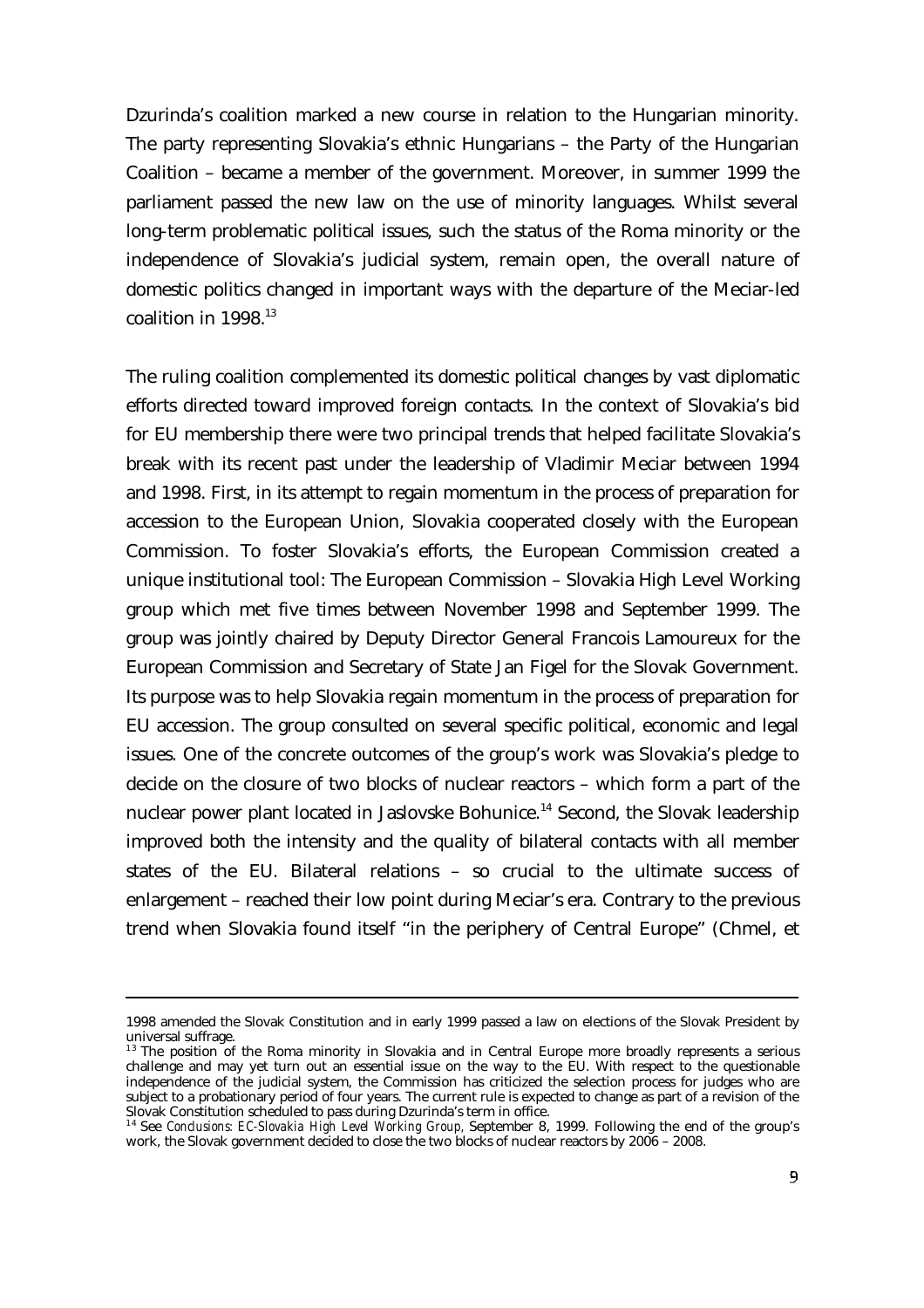al., 1998: 273), the Prime Minister Dzurinda alone took part in 35 bilateral foreign visits prior to the EU summit in Helsinki held in December 1999.<sup>15</sup>

Although the European Union and its member states clearly welcomed the political changes in Slovakia, initial expectations of the new Slovak leadership about the country's fast inclusion into the Luxembourg group turned out overly optimistic. The EU was not ready to make a statement in relation to Slovakia or any other applicant state for that matter, due to other pressing priorities inside the Union. These included the decision on the Community budget taken at the Berlin summit in March 1999 and the focus on strengthening the Common European Security and Defense Policy at the Cologne summit in June of the same year. In general however, the EU's hesitation in relation to Slovak aspirations also stemmed from the potential fragility of Slovakia's new broad coalition and from the possibility of renewed domestic institutional instability. Consequently, Slovakia had to wait some months for an official invitation to the negotiating table. The breaking point came with the European Commission's 1999 *Regular report on Slovakia's progress toward accession*. It highlighted Slovakia's recent political reforms and recommended the opening of accession talks. The Helsinki summit subsequently promised both new standards in Slovak – EU relations and a major political departure from the legacy of past developments.

# Slovakia inside the negotiating framework: overall implications

Slovakia's status as the Union's negotiating partner has had an undeniable impact on the country's developments. While the immediate task of the Dzurinda-led government was to achieve some basic stability of the political system, the process of negotiations has brought up a whole new set of additional priorities. The focus has shifted on the practicalities of the enlargement process. In a narrow sense of progress Slovakia has done well in its accession talks. By the end of 2000 Slovakia managed to open 16 and close 10 out of the total of 31 negotiating chapters.

These numbers are not terribly relevant, their importance is rather psychological and they serve the public consumption well. After all, most negotiations thus far

<sup>1 5</sup> *Pravda,* December 6, 1999.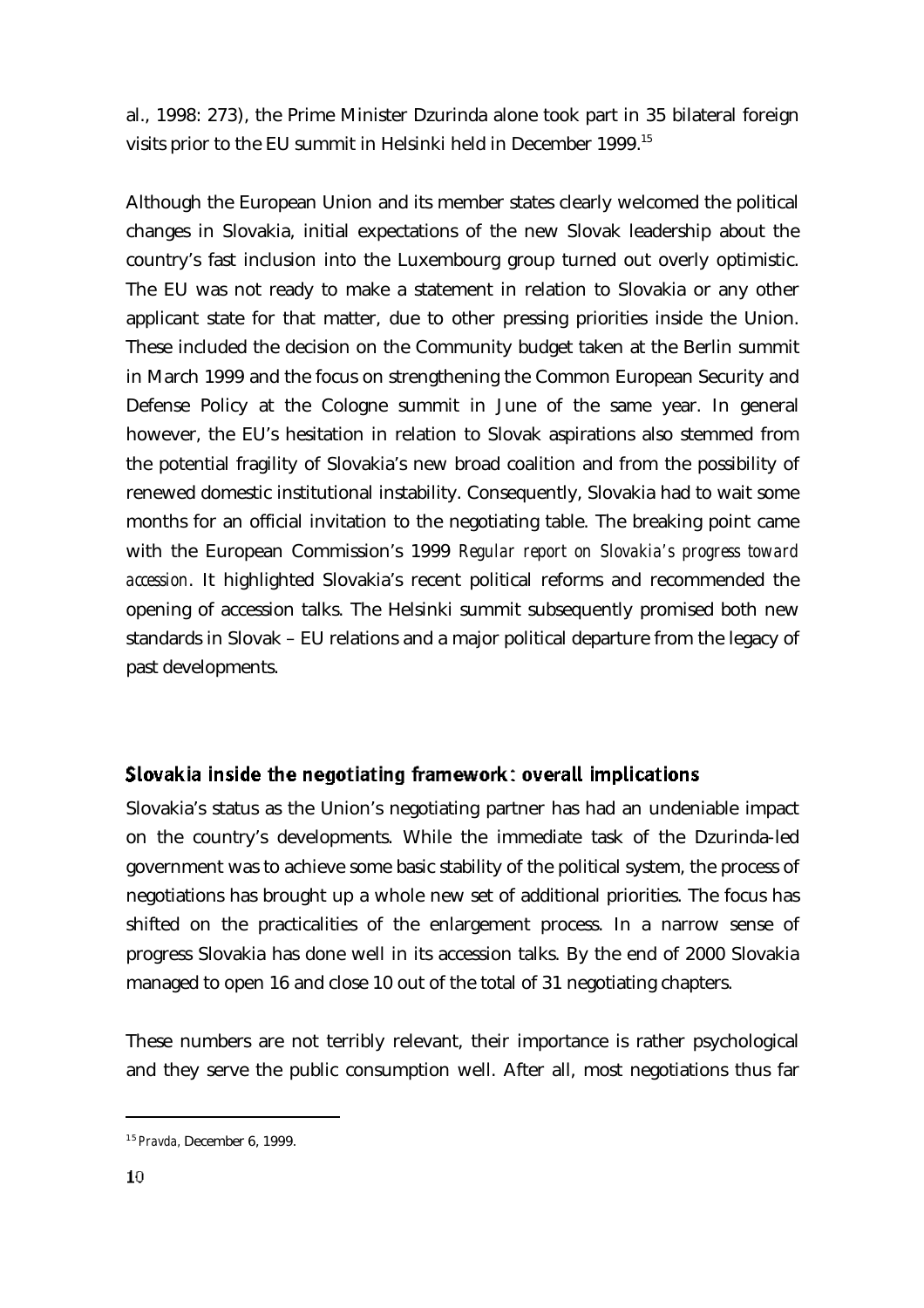have been relatively unproblematic and they have concerned mostly less difficult areas of the *acquis communautaire.* Nonetheless, Slovakia's tempo of negotiations suggests that catching up with the more advanced countries may turn out to be a realistic task. Negotiations with the Helsinki group have generally proceeded faster than the talks with the Luxembourg group. While the Luxembourg group has opened all negotiating chapters by the end of the French Presidency, the Helsinki group has been comparatively quicker at closing chapters in the relatively easier areas. To illustrate the point, Poland - in negotiations since March 1998 - has managed to close just 12 chapters by the end of 2000. In terms of pure numbers, Slovakia is not lagging far behind.

For the ultimate success of negotiations, other issues are a lot more crucial than keeping score of open and closed chapters. The locking-in of Slovakia inside the negotiating framework has had important implications for the country's domestic and international standing. In particular it has put to the forefront a set of new challenges in areas of domestic developments, foreign policy and technical aspects of negotiations. The final outcome of accession talks will be largely determined by the combination of Slovakia's own management of its new position vis-à-vis the EU and both by internal and by external pressures that arise from Slovakia's status inside the negotiating framework.

First, negotiations shift the country's attention to a broad assortment of domestic issues. Slovakia has now moved beyond the key problem of managing EU political conditionality. Like in the case of the whole Union, enlargement has become Slovakia's own domestic "complex juggle act". (Friis, 1999: 95) Whilst the departure of the Meciar-led coalition removed the immediate problem of compliance with the EU political criteria, the long-term problem of political developments has not disappeared. Slovakia also faces important economic and institutional tasks.

To begin with, a year after the Helsinki summit the Slovak political scene remains marked by a double challenge. Slovakia continues to face the problem of a credible political opposition. Despite, the result of the 1998 parliamentary elections that brought together the victorious coalition under the leadership of Mikulas Dzurinda, Meciar's Movement for Democratic Slovakia emerged as the single largest political force, wining 43 seats out of the total of 150 in the Slovak Parliament. Although Dzurinda's coalition gained controlled of the total of 93 seats, assuring the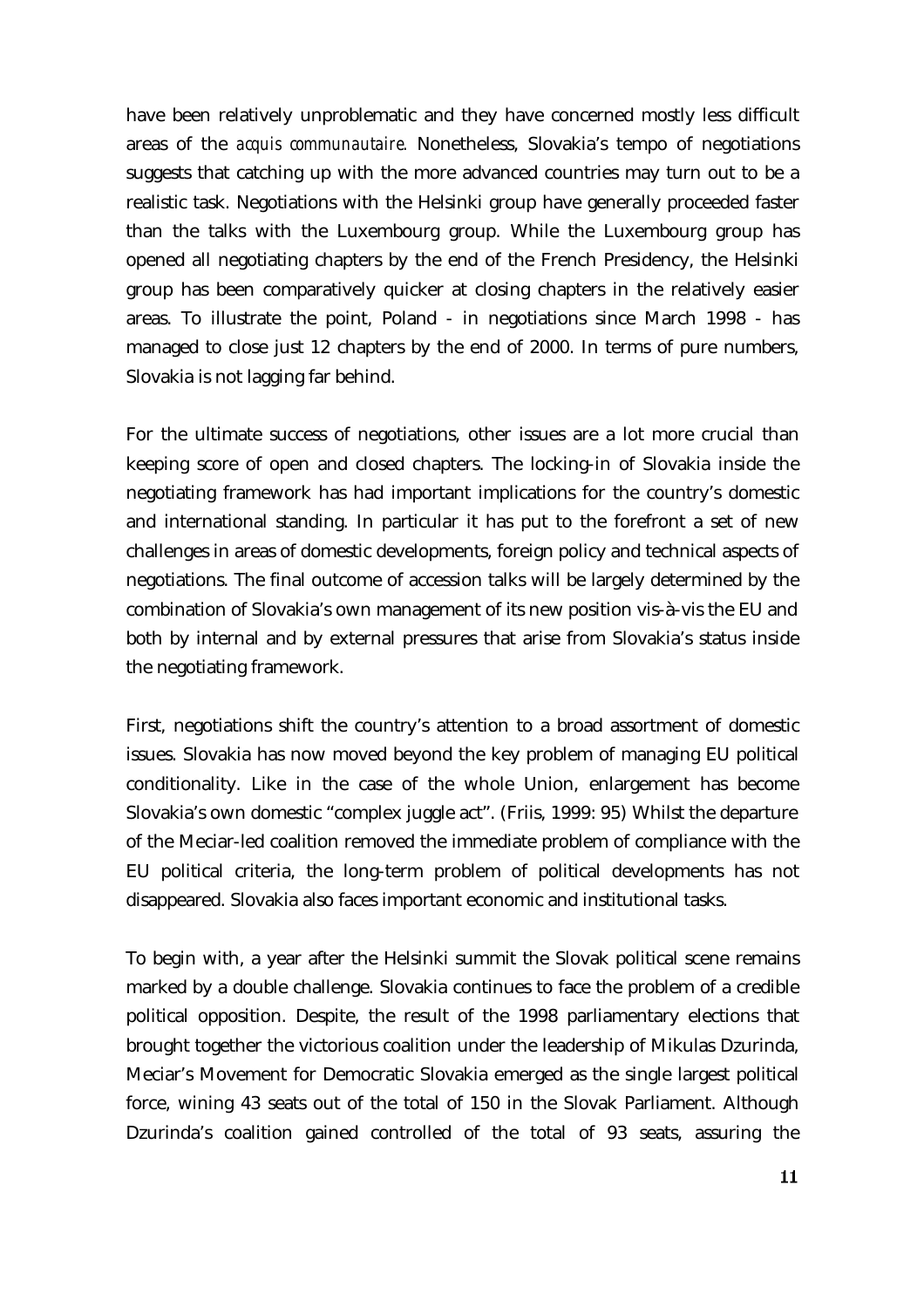government three-fifth constitutional majority, the other opposition party – the Slovak National Party – captured 14 seats. At the moment neither Meciar's movement nor the Slovak nationalists represent trustworthy political partners for the European Union. Slovakia's only viable ruling force consists of a broad anti-Meciar coalition. This distinguishes the country from the rest of the Visegrad group where there exists no political equivalent of the Meciar phenomenon. Although in November 2000 Meciar suffered his third major popular defeat when the initiative for early parliamentary elections through a referendum ended in a fiasco, he continues to play an important role in Slovak politics.<sup>16</sup> Slovakia's current limited options for a credible political leadership naturally cast some doubt on the course of future political developments.

Furthermore, Slovakia's problem of a credible political opposition has been accentuated by the fragmentation of Dzurinda's coalition. Most notably, the largest segment of the coalition – the Slovak Democratic Coalition (*SDK*) composed of 5 different parties – has effectively fallen apart. (Meseznikov, 2000: 62 - 65) While the individual political components originally united inside, the *SDK* have in principle agreed to stick together until this government's term in office runs out in 2002, the Prime Minister Mikulas Dzurinda has already formed his own political party – the Slovak Democratic and Christian Union (*SDKU*). Dzurinda plans to lead the newly founded *SDKU* in the next parliamentary elections. The coalition has split further due to the emergence of a new political party *Smer*, founded in 1999 by a young and a popular politician Robert Fico, formerly a member of the post-communist Party of the Democratic Left. Fico's *Smer* has positioned itself in opposition to the government. Although Fico has on several occasions excluded the possibility of a future coalition with Meciar, one marked consequence of *Smer*'s establishment has been a drop in voting preferences for the current coalition. Between January and June 2000 the government's voting preferences were consistently below 50 percent, while *Smer*'s preferences oscillated between 15.1 and 23.3 percent during the same period.<sup>17</sup> The movements on Slovakia's political scene between 1998 and 2000 illustrate not only the continuation of the problem of a credible political opposition.

 $16$  The referendum, held on November 11, 2000, was initiated by the Movement for Democratic Slovakia and by the Slovak National Party. The referendum question called for early parliamentary elections to be held 150 days after the official results of the referendum. For it to be successful, at least 50 percent of eligible voters had to take part in the referendum. However, only 20.3 percent came to cast their ballots. Even a successful referendum would have been subject to a decisive vote in the Slovak Parliament.

<sup>1 7</sup> Sources: *Institute for Public Affairs* and *FOCUS*.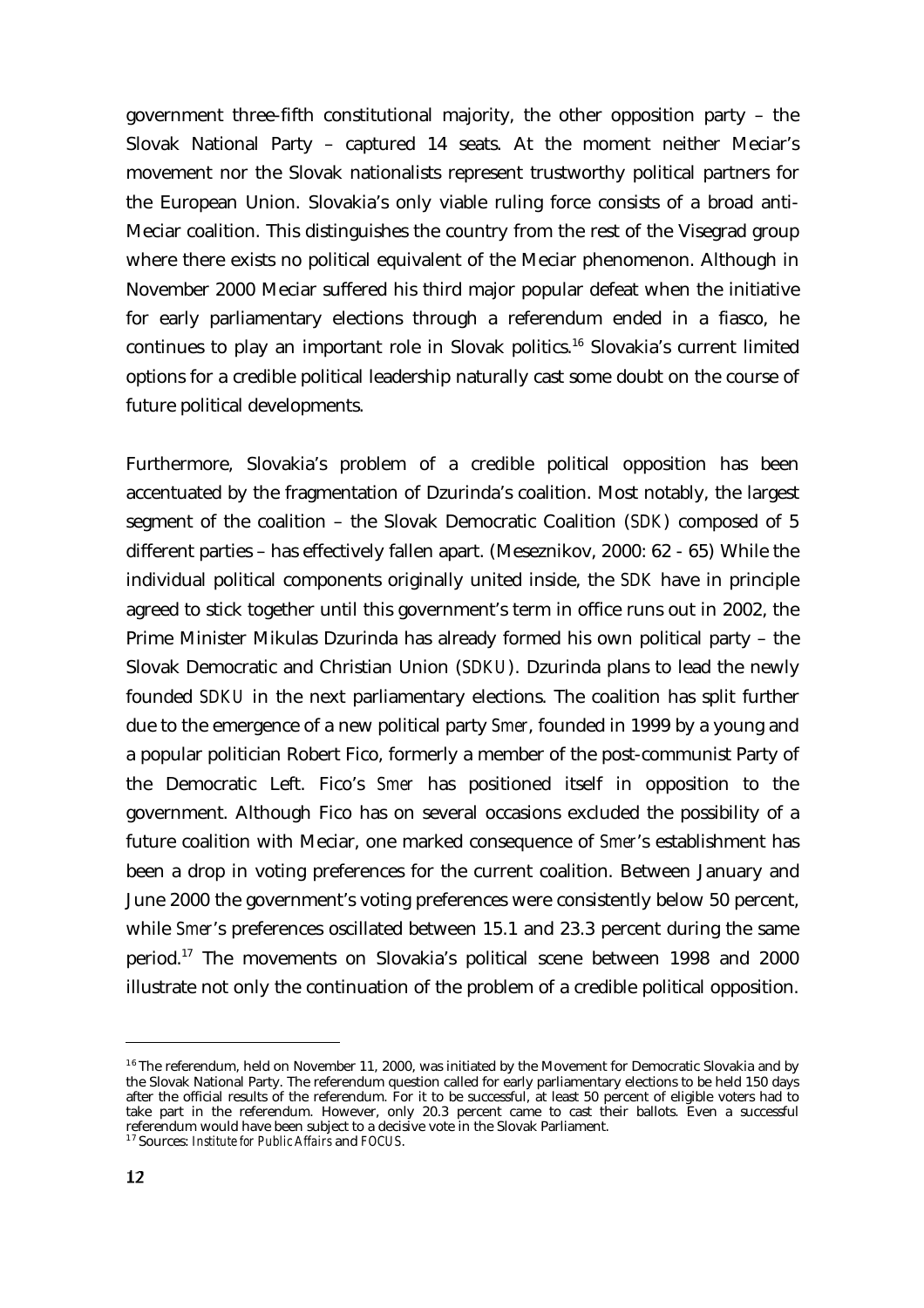They also demonstrate a visible degree of fragmentation and overall instability in the country's party system.

In addition to implications for domestic politics, negotiations for EU membership have created a new impetus for reforming Slovakia's economy. The European Commission's 1999 *Composite Paper* described Slovakia together with Lithuania as "close to being functioning market economies". According to the report, "if the reforms, which have been decided or are in the pipeline, are consistently implemented in the coming year, both countries should fulfill this sub-criterion in the course of next year".<sup>18</sup> The end of the Meciar government clearly revealed by late 1998 that the level of Slovakia's growth was unbalanced and that the economy did not go through fundamental structural changes needed for a successful completion of the transition. (Morvay, 2000) The economic revival of the mid-1990s was principally export-driven and short-lived.<sup>19</sup> Slovakia's privatization also did not yield the desired results. Although privatization proceeded, its progress brought about neither the emergence of appropriate regulatory structures nor the necessary funds and skills to achieve successful restructuring of the privatized enterprises. (Marcincin, 2000: 311) Slovakia's unemployment rate remained high<sup>20</sup> and the level of foreign direct investment paled in comparison with the other Visegrad countries.

As a result of large macroeconomic imbalances the new Slovak coalition government headed by the Prime Minister Dzurinda imposed new measures aimed at overall economic stabilization. The "Medium-term Concept of economic and social development of the Slovak Republic" was prepared in 1999 and it delineated the priorities for economic development. They included a new approach to macroeconomic regulation, recovery of the business sector and banks and further restructuring. The government introduced new constraints and liberalizing measures while trying to maintain social safety net. The Commission's 2000 *Enlargement Strategy Paper* indicated some progress in Slovak economic developments. It noted that "Slovakia can be regarded as a functioning market economy and should be able to cope with competitive pressure and market forces

<sup>&</sup>lt;sup>18</sup> The European Commission, *Composite Paper: Reports on progress towards accession by each of the candidate countries,* October 13, 1999.

<sup>&</sup>lt;sup>19</sup> Throughout the 1990s Slovakia recorded the following rates of annual economic growth: -3.7 percent in 1993, 4.9 percent in 1994, 6.9 percent in 1995, 6.6 percent in 1996, 6.5 percent in 1997, 4.4 percent in 1998 and 2.4 percent in 1999. Source: Morvay, 2000: 29.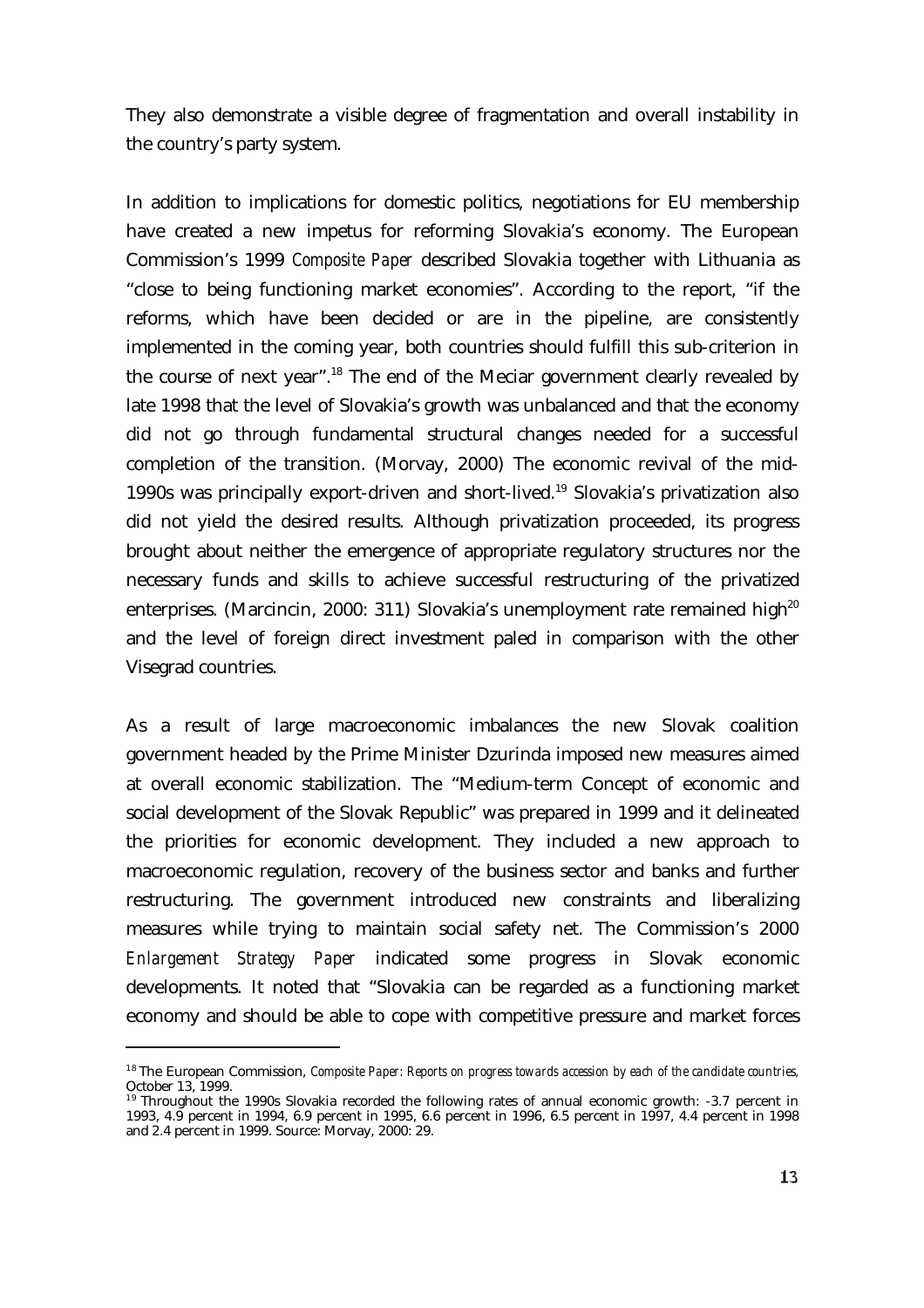within the Union in the medium term, provided that the structural reform agenda is fully implemented and broadened to include remaining reforms".<sup>21</sup> Slovakia's economic transition has not been completed. Although the EU negotiating framework creates additional pressure for fast and effective reforms, the Slovak government finds itself in a precarious position to implement such far-reaching changes at the time when the level of unemployment remains high and the level of growth has slowed down in comparison to previous years. $^{22}$ 

Parallel to juggling political developments and economic reform, the negotiating phase of the accession process has underscored Slovakia's institutional limitations. (Bilcik, 2000: 67) The extent of Slovakia's successful progress in accession talks with the EU depends in part on the readiness of existing and emerging institutions. Slovakia's integration policy faces a problem of institutional coordination. Negotiations and preparations of new legislation are matters for the political executive. Three key posts manage Slovakia's EU policy. The Ministry of Foreign Affairs is in charge of negotiations with the fifteen member states and the State Secretary at the Ministry acts as the country's chief negotiator. Two Deputy Prime Ministers are responsible for domestic preparation of Slovakia's negotiating positions and of drafts of relevant legislation. One Deputy Prime Minister coordinates these efforts with all other ministries while the other oversees the Institute for the Approximation of Law whose aim is to bring Slovakia's legal framework in line with the EU standards. In 1999 the Slovak parliament failed to pass the target number of new laws in accordance with the country's annual National Program for the Adoption of the Acquis (NPAA). The legislative gap was largely a result of lacking coordination between the three actors chiefly charged with integration policy as well as due to inadequate preparation by specific ministries, in particular the Ministry of Finance.<sup>23</sup> As the pace of legislative change in accordance with the *acquis* is one of the fundamental preconditions for a successful completion of negotiations, there is much room for improvement in this area.

 $20$  The unemployment rate reached 17.7 percent in 1999.

<sup>&</sup>lt;sup>21</sup> The European Commission, *Enlargement Strategy Paper: Reports on progress towards accession by each of the candidate countries,* November 8, 2000.

<sup>&</sup>lt;sup>22</sup> See footnotes 19 and 20.

 $^{23}$  Interview with a Slovak diplomat, March 2, 2000. For a detailed breakdown of the institutional basis of Slovakia's integration policy see Juraj Alner, "Integracne procesy na Slovensku" in G. Meseznikov and M. Ivantysyn (eds.) *Slovensko 1998-1999: Suhrnna sprava o stave spolocnosti* (Bratislava: IVO, 1999), pp. 311 – 332. The weak coordination reflects in part also the political differences between the key players and their differing individual political agenda. State Secretary and chief negotiator Jan Figel is a Christian Democrat while Deputy Prime Minister for European integration Pavol Hamzik heads the Party of Civic Understanding and Deputy Prime Minister for Legislation Lubomir Fogas represents the Party of the Democratic Left.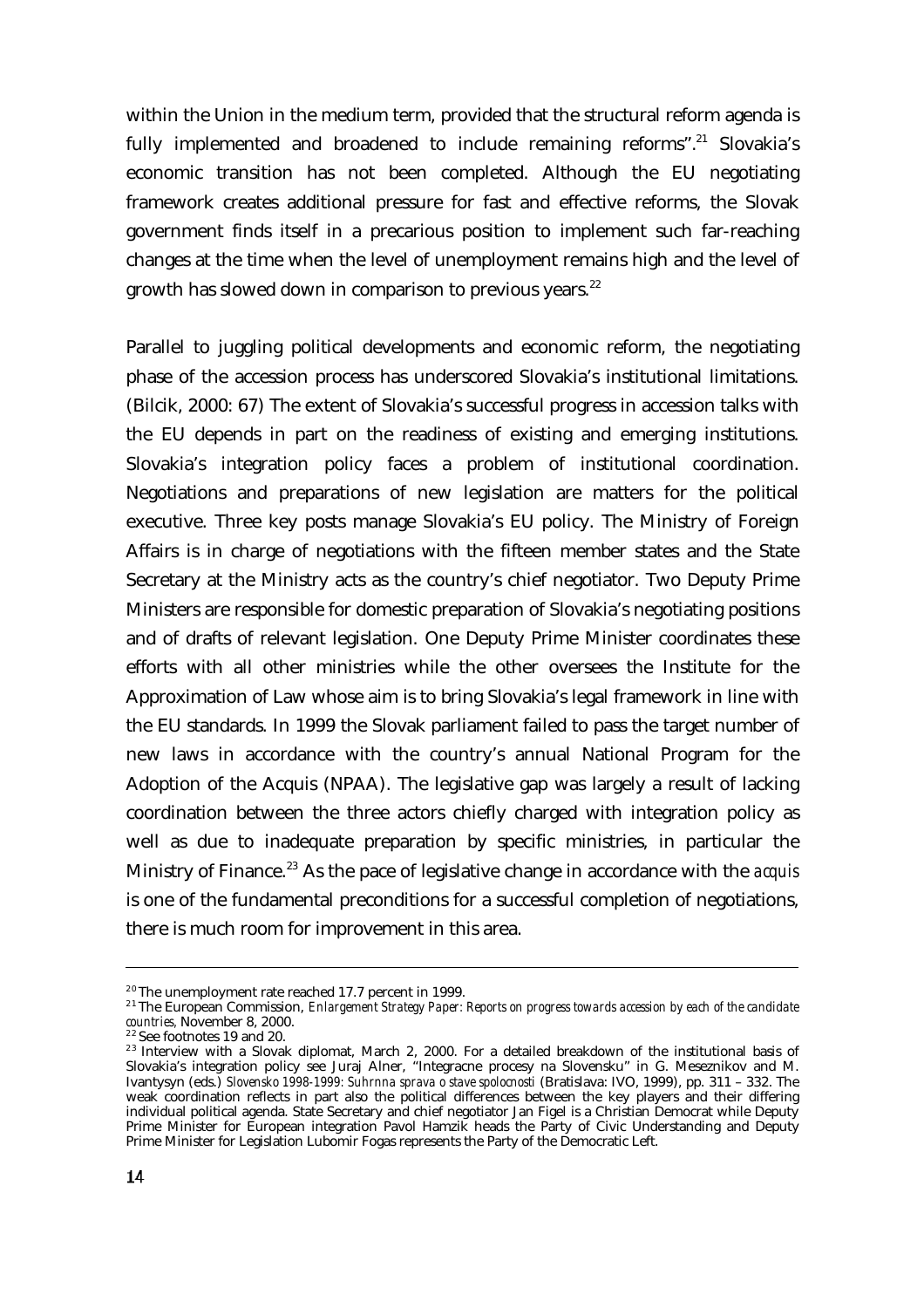There are other shortcomings with respect to the institutional base of Slovakia's integration policy. Already the Madrid European Council emphasized that the applicant countries' institutional and administrative capacities to implement the *acquis* are a key problem in the enlargement preparations. (Krenzler & Everson, 1998) Very notably, Slovakia must confront the problem of adequate capacities. In general terms this is an issue of capacities at the level of individual ministries some of which appear incapable of preparing new laws in a timely fashion. The question of adequate capacities principally relates to a shortage of qualified experts in specific technical areas of European integration. The public sector is understaffed in a number of fields and underpaid compared to the private sector. Next to an increase of existing institutional capacities there is also some need for additional staff and money with regards to successful implementation of new laws. For instance, in 1999 Slovakia passed a very important law on public procurement. However, the law assumes a creation of a brand new office designed to ensure the actual application of this piece of legislation in practice. The creation of such an institution poses a challenge for several years ahead. The case is similar with numerous other new laws that call for further practical implementation. The approximation of the *acquis* requires not just a solid institutional basis that addresses immediate problems. It also necessitates the building of additional institutions.

While the management of domestic issues represents the key internal task, in relation to the outside world Slovakia finds itself in a new international position. The locking in inside the EU negotiating framework has been accompanied by Slovakia's emergence out of the period of relative international isolation. This has raised more questions, brought up new obligations but also helped to solidify the Slovak aspirations to join the European Union.

The new institutionalized interactions between the European Union and Slovakia have been generally welcome by the public. During the period between early 1999 and summer 2000 the majority of the Slovak public consistently expressed its support for EU membership. While in January 1999 64 percent of the citizens supported Slovakia's integration into the EU, by August 2000 72 percent expressed their support.  $24$  With the start of negotiations for EU membership, the public

<sup>2 4</sup> Source: *Institute for Public Affairs*, 1999 and 2000.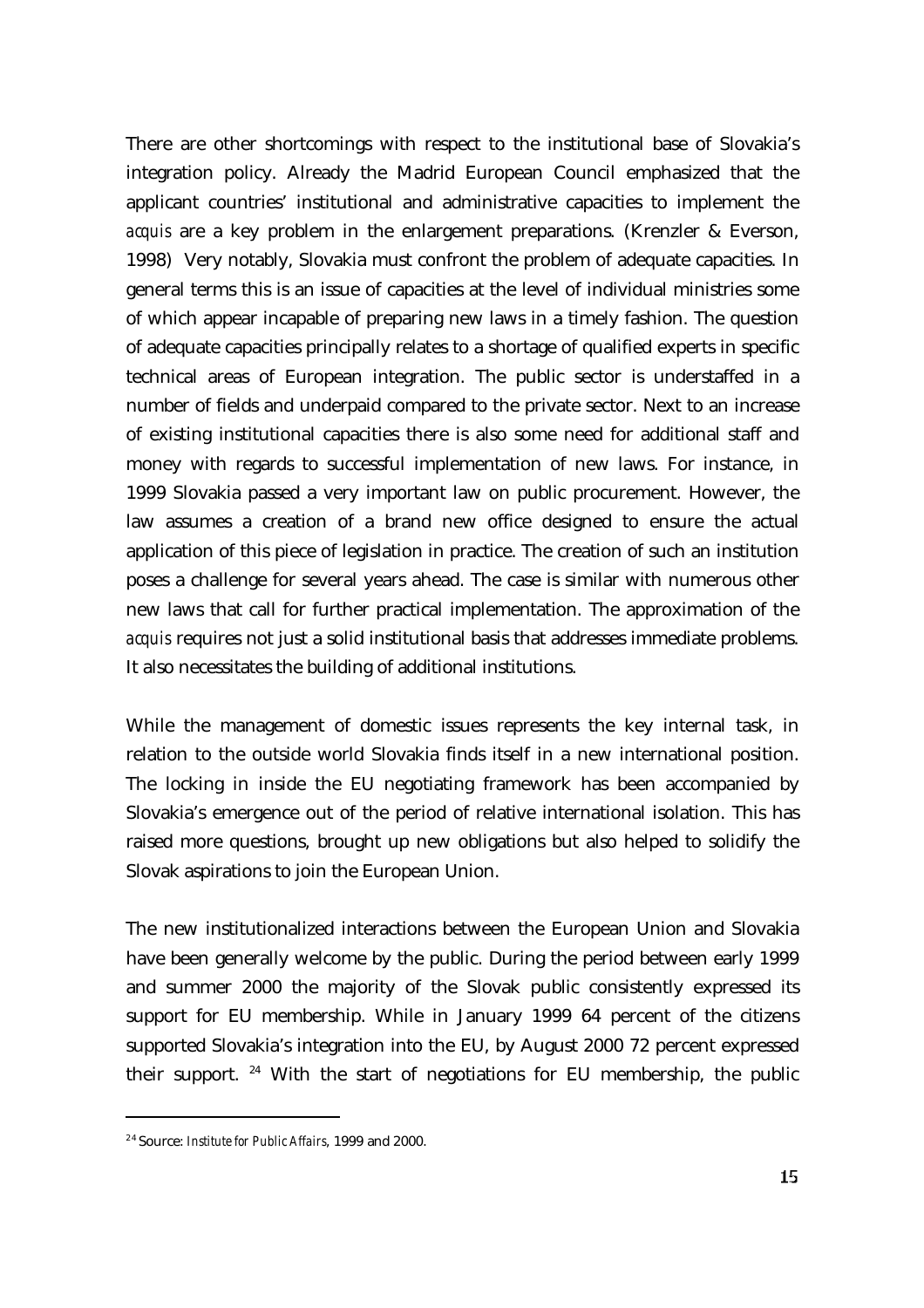support has grown. Next to elite attitudes, public consensus on EU integration is essential for the continued success of accession talks. The real test of public support is bound to come only several years ahead when Slovakia's accession treaty will be ratified in a national referendum. The experience of some neighboring states in talks with the EU since March 1998 suggests a small decline of public support for EU membership.<sup>25</sup> In the long-term the new level of relations between Slovakia and the EU creates further obligations with respect to the shaping of public opinion.

International developments have enhanced Slovakia's position inside the EU negotiating framework. First, in the aftermath of the 1998 Slovak parliamentary elections, on October 21 at their meeting in Budapest the Prime Ministers of Poland, the Czech Republic and Hungary asked Slovakia to assume its active role within the Visegrad group. The Visegrad cooperation stagnated during the mid-1990s principally because of Slovakia's gradual international isolation and because of Czech Prime Minister Klaus' generally negative attitude towards the idea of Central European collaboration.<sup>26</sup> In 1997 Tosovsky's government replaced Klaus' government and in 1998 Milos Zeman, a Social Democrat, became the latest Czech Prime Minister. Following Meciar's replacement by Prime Minister Dzurinda, the Visegrad cooperation progressively revitalized. On May 14, 1999 Bratislava - Slovakia's capital - hosted an official meeting of the four Prime Ministers of the Visegrad group who in their *Joint Statement* reaffirmed the aim of Central European political cooperation: the integration of the Visegrad group into the EU and the integration of Slovakia into NATO.

Whilst the level of institutionalization of the Visegrad cooperation cannot be compared to the level of regional cooperation in western Europe - most notably among the Benelux countries<sup>27</sup>, the group is still significant in the context of Slovak efforts to join the EU. It plays an important declaratory role at the highest political level. Previously marginalized, Slovakia now receives broad support from its Visegrad neighbors in its efforts to catch up in the course of EU accession. For instance, shortly before the Helsinki summit the Presidents of the four Visegrad

 $^{25}$  While in March 1998 60 percent of Poland's citizens expressed support for EU membership, 55 percent of the Polish public supported the idea in June 1999. See: *The Economist,* July 31, 1999.

 $26$  There were other factors too, such the bad state of Slovak-Hungarian bilateral relations.

<sup>&</sup>lt;sup>27</sup> The sole clear example of institutionalized cooperation was the establishment of the Visegrad fund whose aim is to support common projects in the area of culture, education, science, research and sport. The fund officially began to operate after its founding documents had been signed on June 9, 2000. Bratislava is the official seat of the fund. The Visegrad fund's budget for the period 2000-2001 amounts to 1 million euros.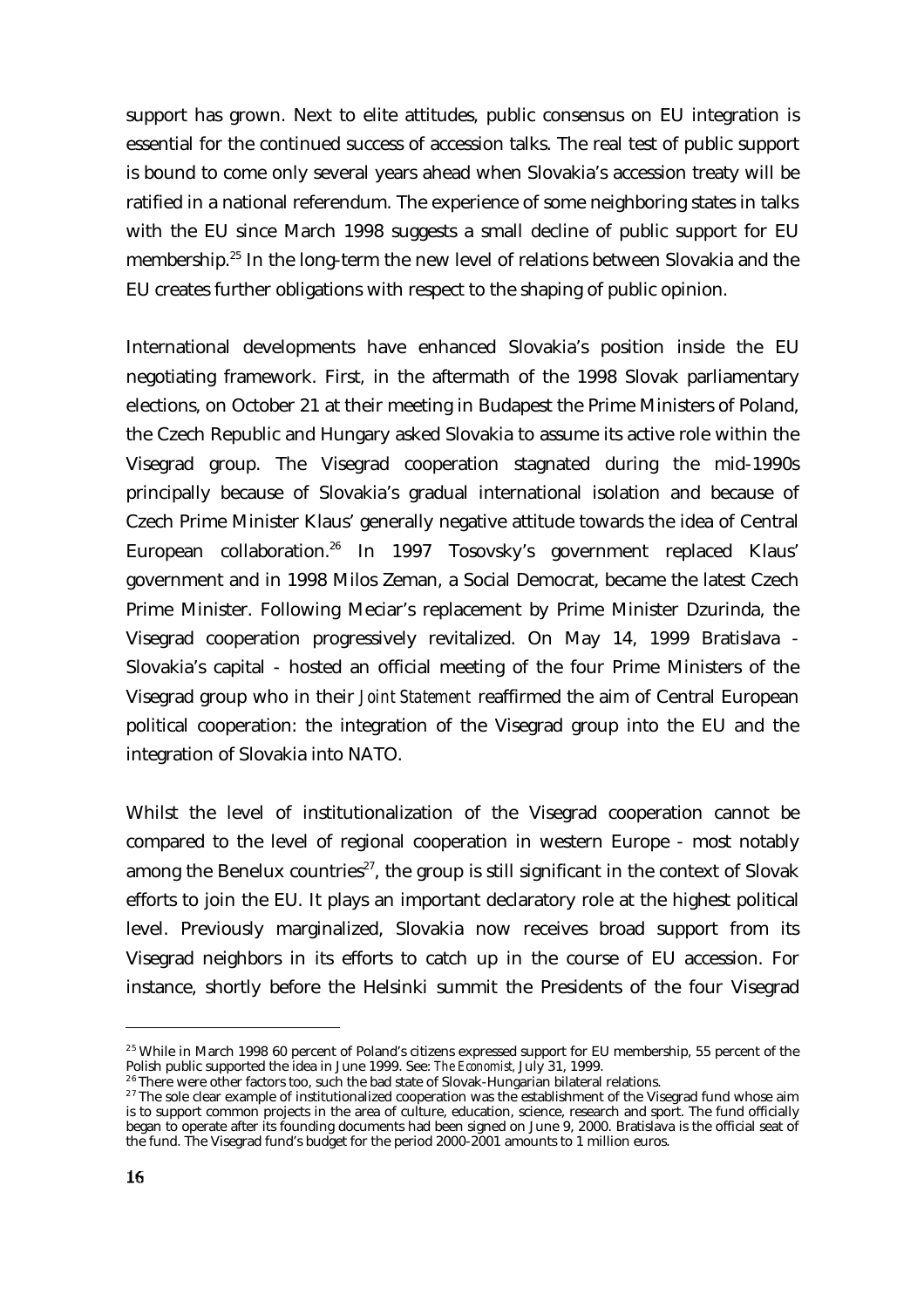states met together in the Slovak High Tatra mountains. In the common statement they declared that the inclusion of Slovakia in negotiations with the EU would greatly contribute to prosperity and stability in Central Europe and in Europe as a whole. $28$ 

The Visegrad group is also becoming a visible common platform for political negotiations especially with western partners. (Lukac, et al., 2000: 371) During the year 2000 the Prime Ministers of the four Visegrad countries met together with German, French and British Prime Ministers respectively.<sup>29</sup> European integration represented the one unifying theme of the three different meetings. While Germany has been traditionally viewed as a regional power with strong interests in Central European affairs, the meeting with the French Prime Minister Jospin in May 2000 highlighted the importance of the Visegrad group prior to the start of the French Presidency in the EU. The British Prime Minister Blair used the common summit in Warsaw on October 6 as an opportunity for delivering his contribution to the debate on the *finalité* of Europe in which he called for fast enlargement of the Union. Finally, the Visegrad group began to consult together on more technical matters of negotiations. (Bilcik et al., 2000: 346 - 347) The chief negotiators of the four countries met in Brussels on April 4, 2000. Furthermore, the Slovak chief negotiator Jan Figel has had intensive bilateral contacts with his Czech counterpart Pavel Telicka. They met together twice during the year 2000 – on March 28 and October 16 – and discussed the progress of negotiations in which the Czech side is more advanced. Overall, the revitalized Visegrad cooperation serves well the Slovak ambitions to catch up in the accession talks. Slovakia receives consistent support from its partners in the group. It is increasingly perceived as a part of Central European block of countries – three of which have been seen as frontrunners for next EU enlargement. And it is beginning to consult on specific aspects of negotiations, especially with the Czech Republic, a country with strong pragmatic reasons for wanting to enter the EU together with Slovakia given the existing customs union between the two states. If the Visegrad cooperation maintains its current pace, it could prove to Slovakia's advantage in the run-up to the completion of EU accession negotiations.

<sup>2 8</sup> See www.v4.sk, *Tatranske vyhlasenie prezidentov V4*, December 3, 1999.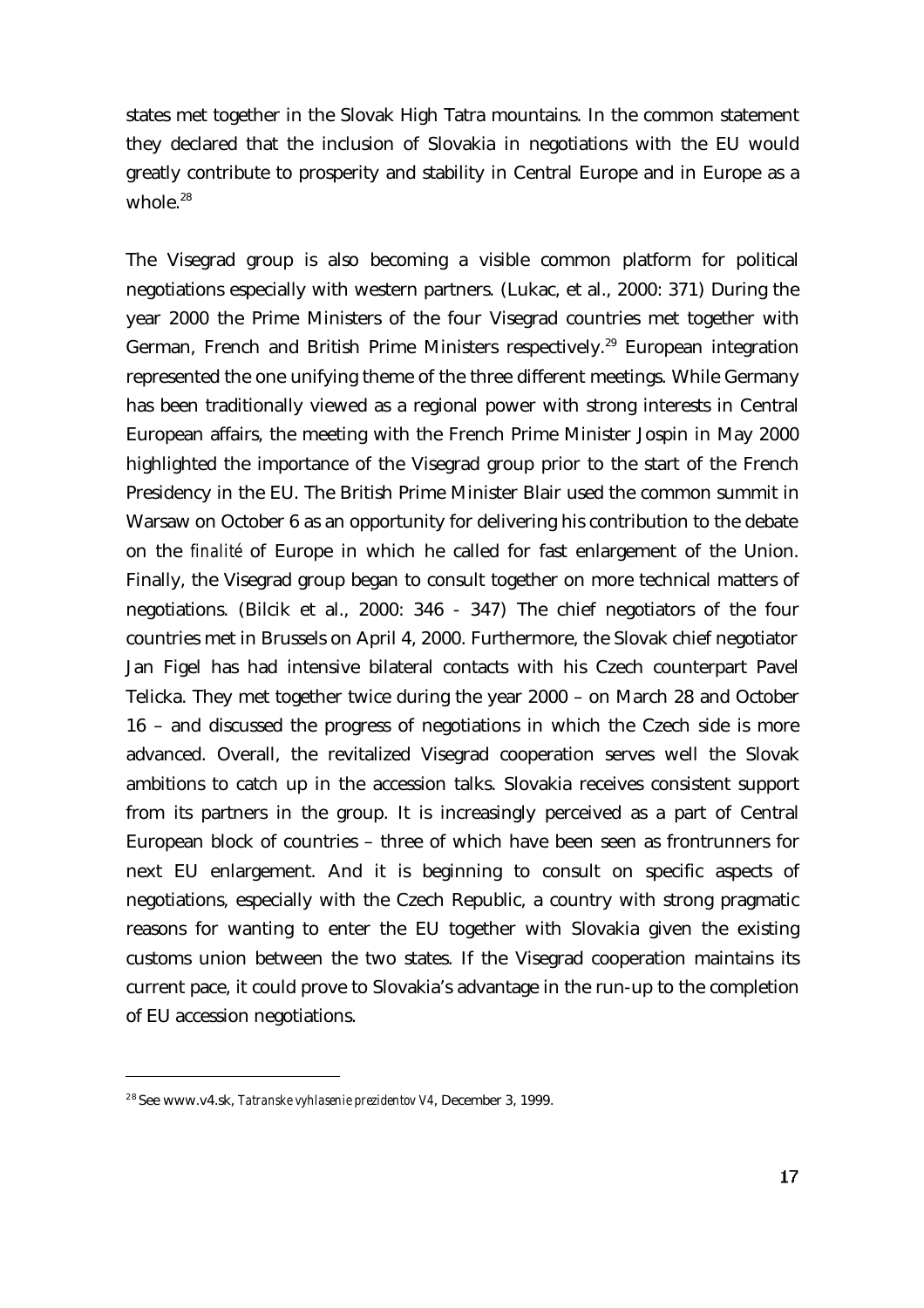As the Visegrad cooperation cuts across the Luxembourg and the Helsinki groups of candidate countries, so does membership in a much more institutionalized international organization. On September 28, 2000 Slovakia and the Organization for Economic Cooperation and Development (OECD) signed an agreement setting out the terms of Slovakia's membership and on December 14, 2000 Slovakia became the thirtieth member of the OECD. After the Czech Republic that gained membership in 1995 and Poland and Hungary that became members in 1996, Slovakia is only the fourth post-communist country to be admitted in the OECD. Neither Estonia nor Slovenia is a member of this organization.<sup>30</sup> Undeniably, Slovakia's entry into the OECD has positively affected the country's bid to join the EU. In the course of final preparations for membership in the OECD the government was steered toward strict management of the macroeconomic policy. Throughout 1999 and the first half of 2000 Slovakia adopted a number of new laws in the area of privatization and liberalization. In particular, it passed several legal provisions aimed at easing access for foreign investors to Slovak domestic markets. (Bilcik, et al., 2000: 357-358) Many laws necessary for meeting the obligations of the OECD are also compatible with the Union's *acquis.* As a result of OECD membership, Slovakia is now better prepared for certain negotiations for EU membership.<sup>31</sup> Although the course of economic transition is not over, the country's membership in the OECD implies constant monitoring of developments by other members of the organization. This creates further pressure on the course of reforms.

Although both the Visegrad cooperation and OECD membership place Slovakia in a better international position that can help facilitate its early entry into the EU, the country still remains in a comparatively different position in relation to the North Atlantic Alliance. Dzurinda's government has claimed membership in NATO as one of its principal foreign policy goals and Slovakia aspires to receive an invitation to join the Alliance at the next NATO summit due to be held in Prague in 2002. In spite of the fact that it is questionable whether the North Atlantic Alliance is going to enlarge in the foreseeable future (Wallander, 2000: 717-723), Slovakia's accession into NATO would provide an additional boost to the country's

<sup>&</sup>lt;sup>29</sup> The Prime Ministers of the Visegrad countries met the German Chancellor Schröder in Polish Gniezno on April 28, 2000. The four met with the French Prime Minister Jospin in Budapest on May 4, 2000. Finally, the summit of the Prime Ministers with the British Prime Minister Blair was held in Warsaw on October 6, 2000.

<sup>&</sup>lt;sup>30</sup> Both Slovenia and Estonia are generally perceived as being too small for the OECD to go through the admission process. It also seems that after Slovakia's entry the OECD is unlikely to enlarge in the foreseeable future.

 $31$  Interview with a Slovak diplomat, December 13, 2000.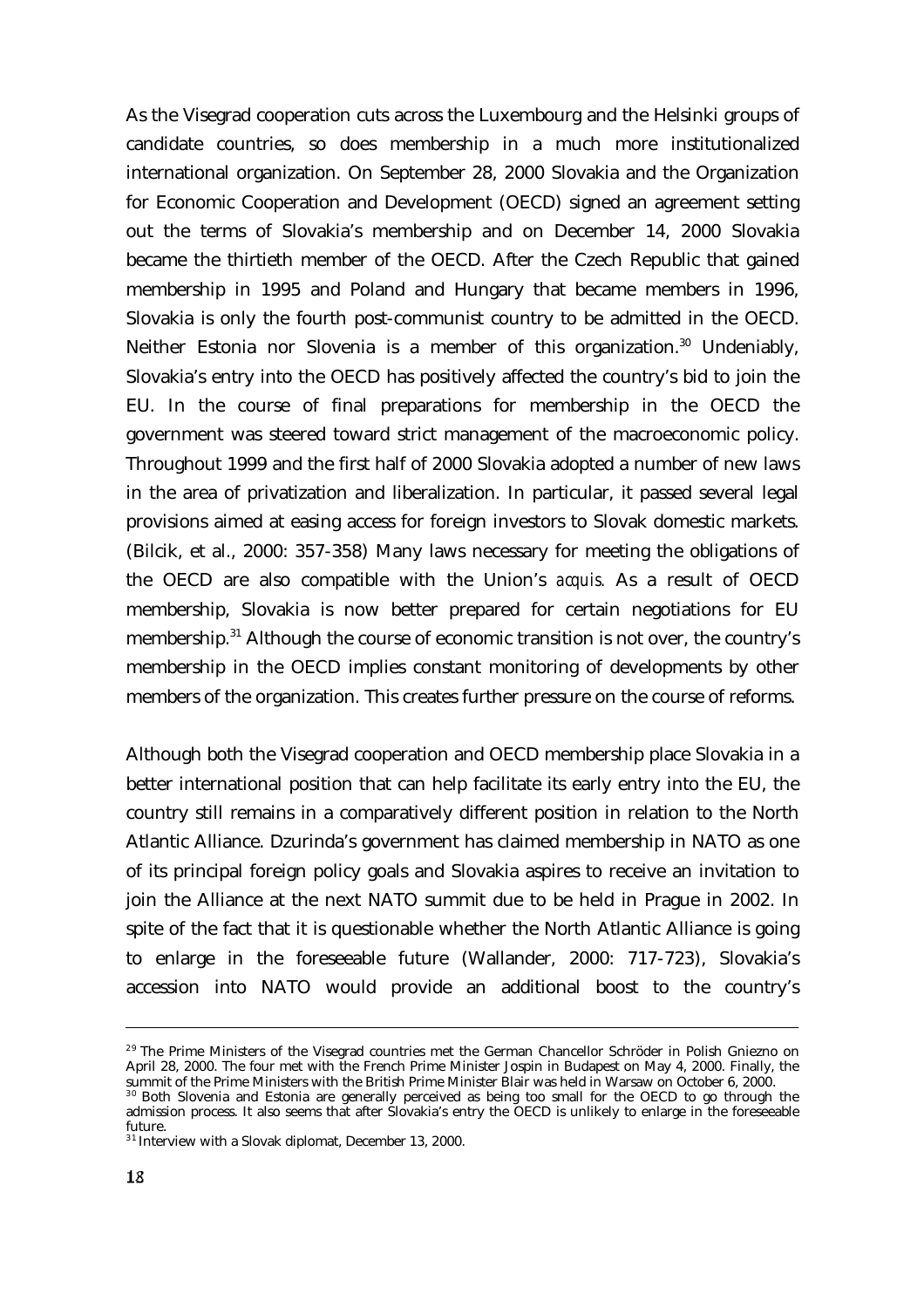negotiations for EU membership. In international standing it would place Slovakia fully alongside the other Visegrad states. It would also represent a certain solidification of the political developments since Dzurinda's term in office and could provide and an additional international break on a potential return of Meciar-like forces into government.

### Bringing the two sides together: Slovak and EU contingencies

The question of Slovakia's ability to catch up in the accession talks will be ultimately determined by a combination of several contingencies both on the EU and on the Slovak side. The European Union made its first essential step toward enlargement at the summit in Nice in December 2000 that concluded the intergovernmental conference on institutional reform. Although in its conclusions the Nice Treaty did not go much beyond the leftovers of Amsterdam<sup>32</sup>, the reforms of the Commission, the Council and the European Parliament combined with the removal of unanimous decision-making in certain policy areas pave the basic way for the Union's eastern enlargement. On paper the Nice Treaty may allow for institutional adaptation of all current twelve applicant states, however in reality the EU system of governance seems ever more complex. One notable example is the new principle of "triple majority" agreed upon in Nice. Namely, many decisions in the Council will now have to pass three concurrent hurdles based on a majority of member states, at least 62 percent of the EU population and actual votes in the Council.

To avoid further undermining the present set of complex rules after enlargement, the European Union already faces the task of dealing with post-Nice leftovers. These include an in-depth debate about the future shape of EU decision-making, EU treaties and EU powers. The breadth and the success of enlargement will in part depend on the outcome of the next intergovernmental conference scheduled for 2004. The agenda of the next IGC will attempt to delineate competencies between EU institutions, member states and EU regions, simplify the treaties, discuss the concept of an EU constitution and the status of the Charter of Fundamental Rights and the involvement of national parliaments. Greater transparency in combination with some simplicity and clarity could help facilitate the enlargement process and future policy-making in a wider EU.

<sup>&</sup>lt;sup>32</sup> The main leftovers of from the Amsterdam EU summit held in June 1997 included the size and the composition of the European Commission, the weighting of the votes in the Council and the effectiveness of the decision-making process.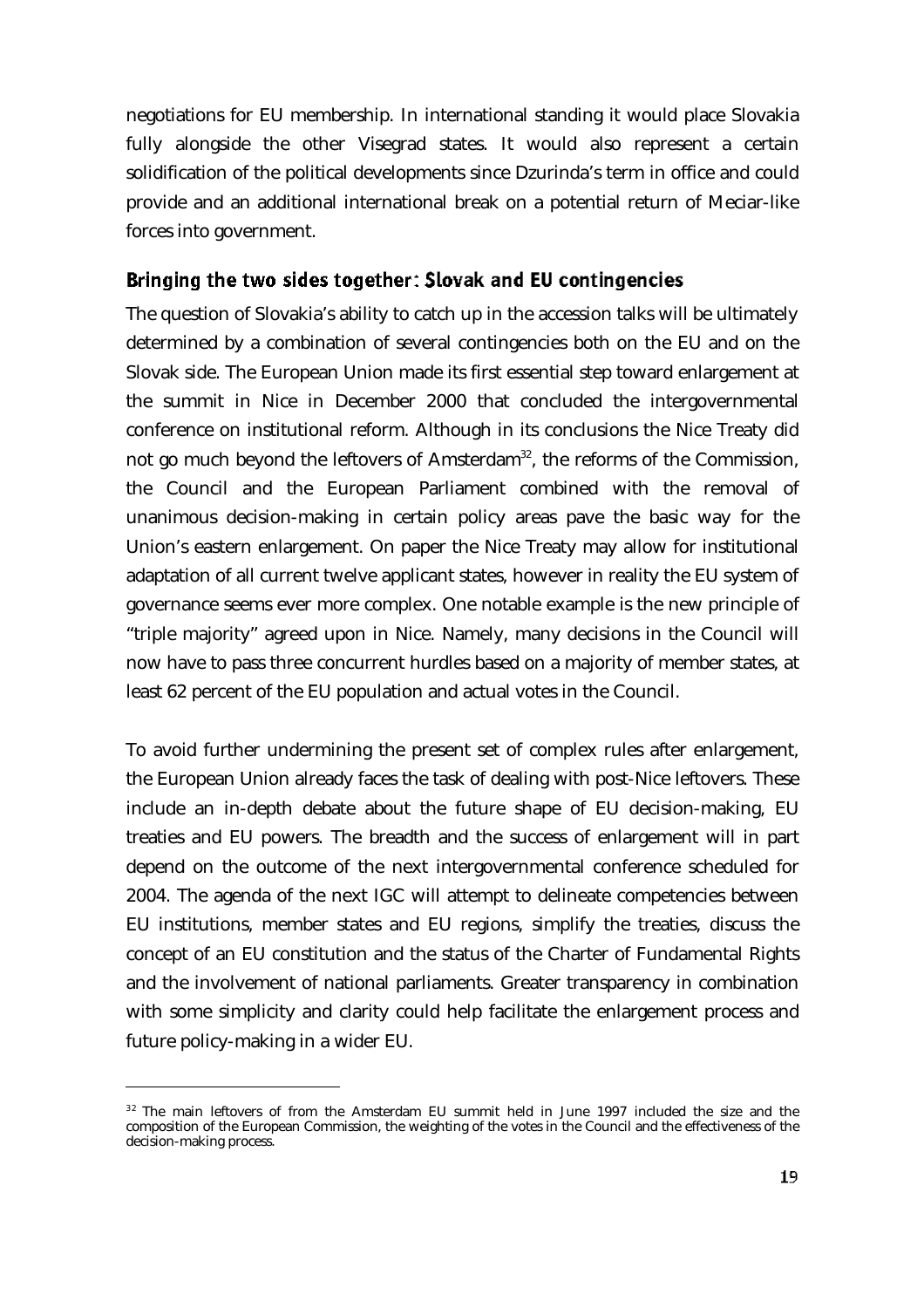The Nice Treaty has also effectively implied a possible date for enlargement. The Conclusions of the French Presidency state the "hope" that new member states can take part in the next elections to the European Parliament. According to the Treaty of Nice this requires that accession treaties with applicant states be "signed by 1 January 2004 at the latest".<sup>33</sup> Also the new rules for weighting of votes in the Council and for the composition of the European Commission will first be applied on 1 January 2005. These dates raise a long-term question about institutional adaptability of those applicant states that are not going to sign their accession treaty by the beginning of 2004 or those candidates whose accession treaties simply cannot be ratified by the beginning of  $2005$ .<sup>34</sup> This creates some pressure for admitting most new members by 2004 or 2005. Although the speed of enlargement will largely depend on the progress in candidate states, the preparation of the EU is no less important. Apart from outstanding institutional and constitutional questions, there exist other immediate and short-term contingencies.

The course of accession talks during 2001 will reveal much about the prospects for enlargement and about any remaining gaps between the Luxembourg and the Helsinki groups of candidate states. During the first half of the year 2001 the Swedish Presidency has set enlargement as one of its top policy priorities. Its work program for enlargement negotiations<sup>35</sup> indicates an emergent dividing line between Romania and Bulgaria on the one hand and the other ten candidate states on the other. While Bulgaria and Romania in particular appear slower both at opening and at closing of negotiating chapters, the differences between the Luxembourg group and the remainder of the Helsinki group show tendency to become smaller. By the end of the Swedish Presidency Slovakia is expected to have opened at least 28 negotiating chapters and Latvia and Lithuania should open all 29 substantive negotiating chapters.<sup>36</sup>

<sup>&</sup>lt;sup>33</sup> See annex I to the Treaty of Nice: "Protocol on the enlargement of the European Union".

<sup>&</sup>lt;sup>34</sup> In either case, accession to the European Union could be delayed considerably as the next European Parliament will be elected for the period between 2004 and 2009 and the next European Commission due to be formed in early 2005 will serve its term until 2010. The mechanisms for institutional admission of new member states between 2004 – 2009 and 2005 – 2010 respectively seem at best unclear.

<sup>&</sup>lt;sup>35</sup> See www.eu2001.se.

 $36$  Slovakia may not open the negotiating chapter "Financial control" during the first half of 2001. This is especially due to insufficient legislative progress prior to the publication of the Commission's *Enlargement Strategy Paper: Reports on progress towards accession by each of the candidate countries*. Since then Slovakia has passed several new relevant laws and given further legislative progress a recent decision by the COREPER keeps alive the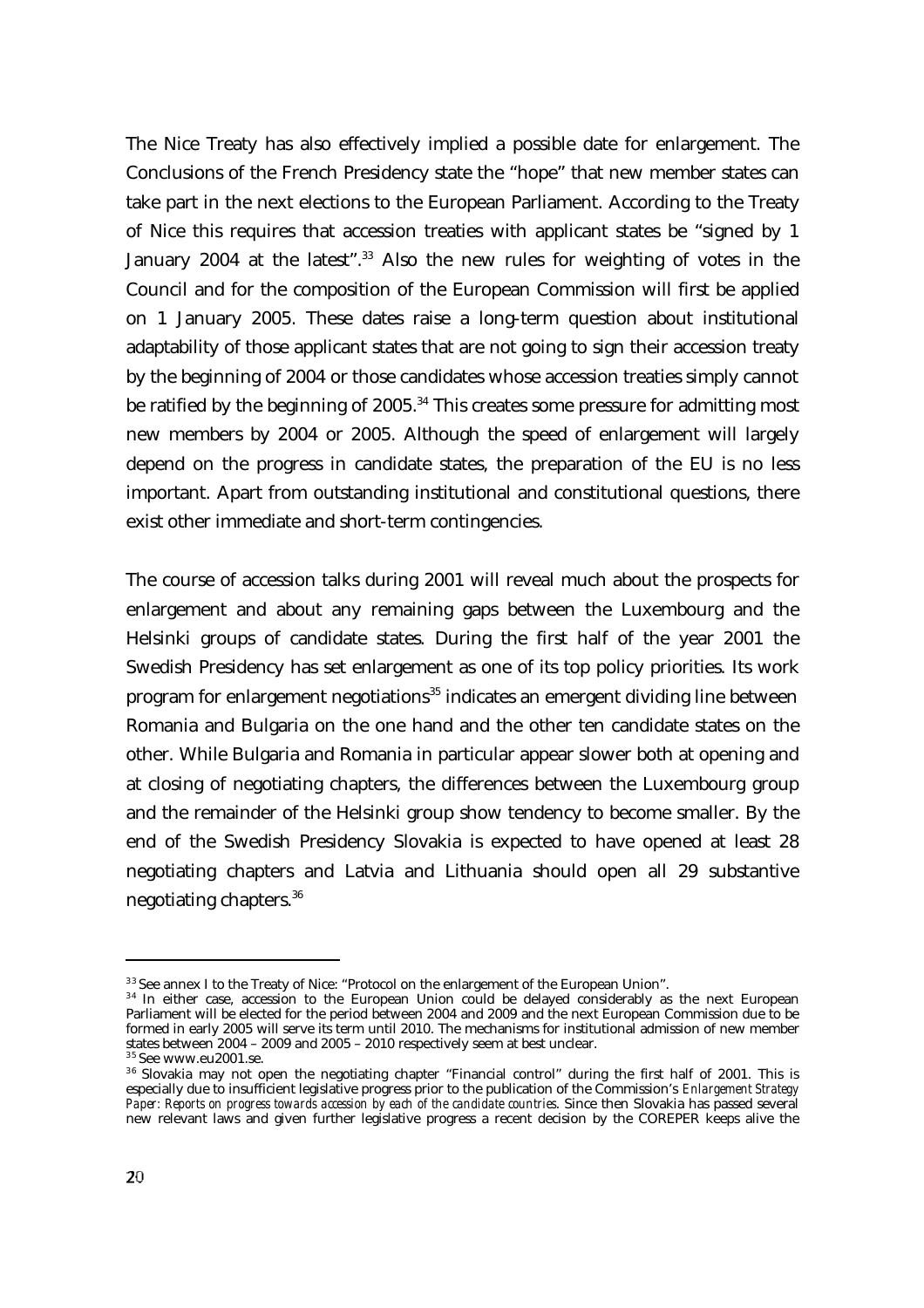In broader terms, the speed of negotiations will be determined by the practical applications of the plan for negotiations between 2001 and the first half of 2002 outlined in the Commission's *Enlargement Strategy Paper* and approved by the Conclusions of the French Presidency. As negotiations are soon going to touch some very sensitive issues that will involve questions of financial transfers, subsidies and transitory arrangements in policy areas such as the free movement of labor, the current EU-15 has to confront the task of producing its common EU position. With divergent interests and fifteen different and - in most countries - coalition governments this presents a real challenge for the completion of accession talks.

Due to the high salience of certain policy arrangements in a wider EU, the political elites remain wary. Germany's Chancellor Schroder suggested in a recent speech held in Bavaria that new EU citizens from Central and Eastern Europe should not enjoy full freedom of movement with the current Union for seven years.<sup>37</sup> Public opinion in EU member states also poses a potential stumbling block to enlargement. According to the latest research about 60 percent of EU citizens do not view accession of new states as a priority. Although it is a priority for the majority of Danes (57 percent), only a minority of French (21 percent) and German (20 percent) citizens perceive it as such. (Eurobarometer: 2000). The outcome of major European electoral contests therefore represents an additional contingency on the way to an enlarged EU. The United Kingdom is expected to hold parliamentary elections in the spring of 2001, while France is scheduled to have its presidential and parliamentary contests in 2002 and Germany is going to elect its new Chancellor in the fall of  $2002<sup>38</sup>$  It is likely that some of the most difficult questions in accession talks are only going to be resolved after these electoral battles.

The experience of Slovak accession talks thus far together with the list of EU contingencies raise a number of questions for Slovak developments toward full membership in the European Union. Most fundamentally, Slovakia still carries with it the negative political baggage of the Meciar era. Despite its fragmentary nature, the current government represents the one plausible alternative. The ability of Dzurinda's coalition to carry on and stay the course of reforms will importantly shape Slovakia's chances of joining the EU together with its Visegrad neighbors.

possibility of opening this chapter under the Swedish Presidency. By the end of the Swedish Presidency Bulgaria is expected to open 20 negotiating chapters, while Romania will have opened only 15.

<sup>3 7</sup> See *The Economist*, December 23, 2000.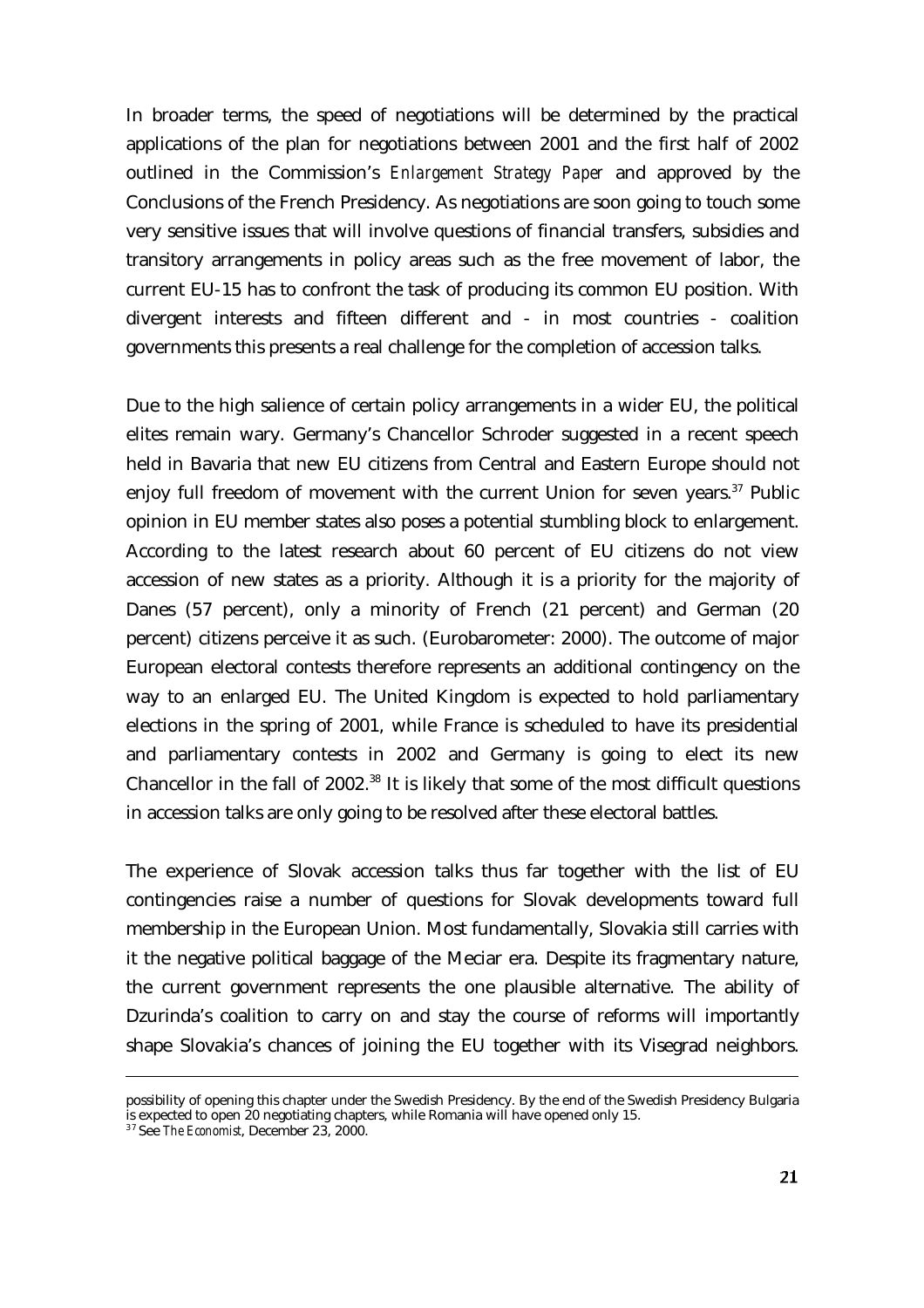Ultimately, the result of the next parliamentary elections scheduled for the fall of 2002 is going to provide a more decisive answer to Slovak aspirations for EU membership. (Leska, 2000: 89) These elections will serve as a test of Slovak political credibility and continuity of current policies. Although Slovakia's party system is likely to remain in flux for some years to come producing large coalitions of divergent interests, it is the nature of domestic politics – particularly the degree of domestic political conflict - that will significantly affect the course of the country's preparations for EU membership. While public opinion remains strongly committed to EU integration, it still has the potential through electoral contests to undermine the present advancements towards EU membership.

Slovakia's status inside the EU negotiating framework turned the country's attention toward a number of different short-term political, economic and international goals. The goal of NATO membership remains an outstanding foreign policy contingency. Its achievement could both solidify Slovakia's international position in Central Europe and help boost the Slovak bid for EU membership. The next summit of the North Atlantic Alliance scheduled for 2002 in Prague will be crucial from the standpoint of current Slovak efforts. Principal domestic contingencies include a number of new legislative measures. In January 2001 the Slovak government approved a list of 167 priority tasks in connection with preparations for EU membership during the year  $2001$ .<sup>39</sup> Especially two legislative tasks appear of the utmost importance. First, the current government promised to amend the Slovak constitution, however despite its possession of constitutional majority in the Slovak parliament, it has been rather sluggish at delivering on its pledge. The constitution should finally be amended during February 2001. The adopted changes are expected to pave the way towards the reform of the country's judicial system whose state had previously been criticized by the Commission. Also, the new amendments should clarify the legal status of international treaties - such as the EU accession treaty - and their ensuing obligations in the context Slovak law. Other changes are expected in the area of competencies of the President and local authorities. There is also a proposal to create the Ombudsman's Office.<sup>40</sup>

<sup>3 8</sup> *Neue Zürcher Zeitung,* "Blair visiert Wahlen im Frühling an", December 7, 2000.

<sup>3 9</sup> *Pravda,* "Zlyhanie je nepripustne", January 16, 2001.

<sup>&</sup>lt;sup>40</sup> The Slovak constitution was finally amended on February 23, 2001, just as this paper was ready to be printed. The amendments passed by the smallest possible margin when exactly three fifths of the members of the Slovak National Council (90 out of the total of 150) voted for them. The changes covered the areas I mention in the text. The amended constitution will be applied from July 1, 2001, although in certain areas the amendments will only be applied from January 1, 2002.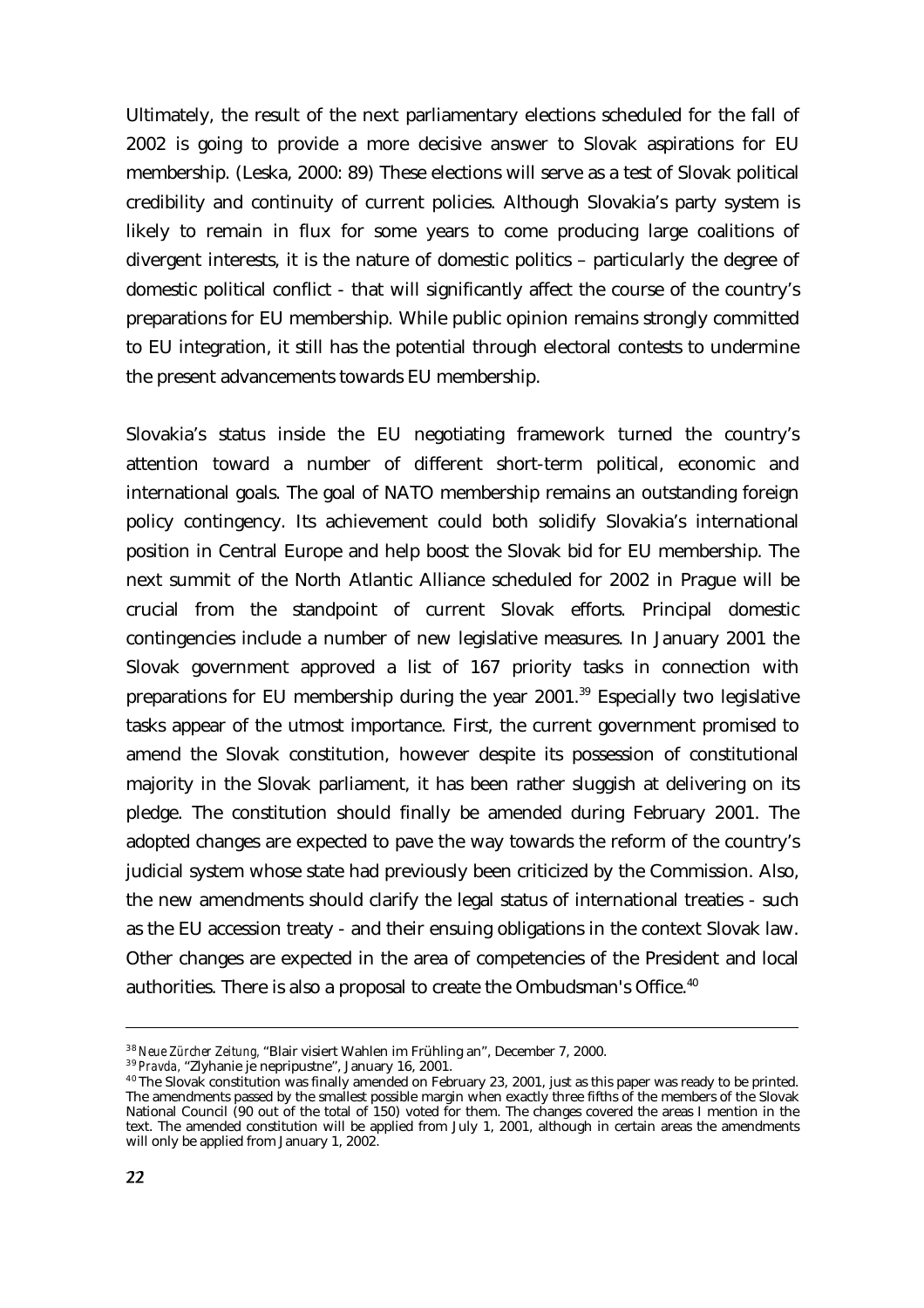Second, the government has been preparing a comprehensive public administration reform, however it has thus far been unable to agree on its extent and its adoption. The reform of public administration encompasses a whole set of issues, such as the division of central and local competencies and the future shape of Slovakia's regions. Its implementation is expected to shape the country's regional policy - an integral part of the EU's *acquis*. The failure to go ahead with this reform could in fact significantly hinder legislative and practical progress in several important of areas of the *acquis*. The Slovak Deputy Prime Minister Hamzik, in charge of EU integration, recently suggested that without the public administration reform "we shall not be among the states invited to join the European Union".<sup>41</sup>

Finally, next to domestic preparations in accordance with the *acquis* Slovakia faces a general contingency in the speed and the substance of membership negotiations. Its progress has given some credence to Slovak claims of parallel EU accession together with the Luxembourg group. Although the pace of accession talks will significantly depend on the EU-15, Slovak demands for transitory arrangements in the postaccession stage are also going to affect the nature of negotiations. The key demands for temporary exclusion from the Union's *acquis* are likely to be in the areas where the adoption and especially the implementation of new legislation is contingent upon Slovakia's economic potential. (Javorcik, 1999) These include the chapters on free movement of services and capital, transport, environment and agriculture. In this sense Slovakia does not differ much from the other post-communist states. In fact, the country's size and its relatively good economic standing together with the nature and the comparable magnitude of problems in these policy areas (most notably in comparison to Poland) can place Slovakia in a solid negotiating position. At the moment it does not seem likely that specific demands for transitory arrangements are significantly going to hinder Slovakia's progress on its way to the EU. Rather, the underlying contingency still remains with domestic political developments that are largely going to determine the direction of policy reforms and societal change.

<sup>4 1</sup> *Pravda,* "Zlyhanie je nepripustne", January 16, 2001.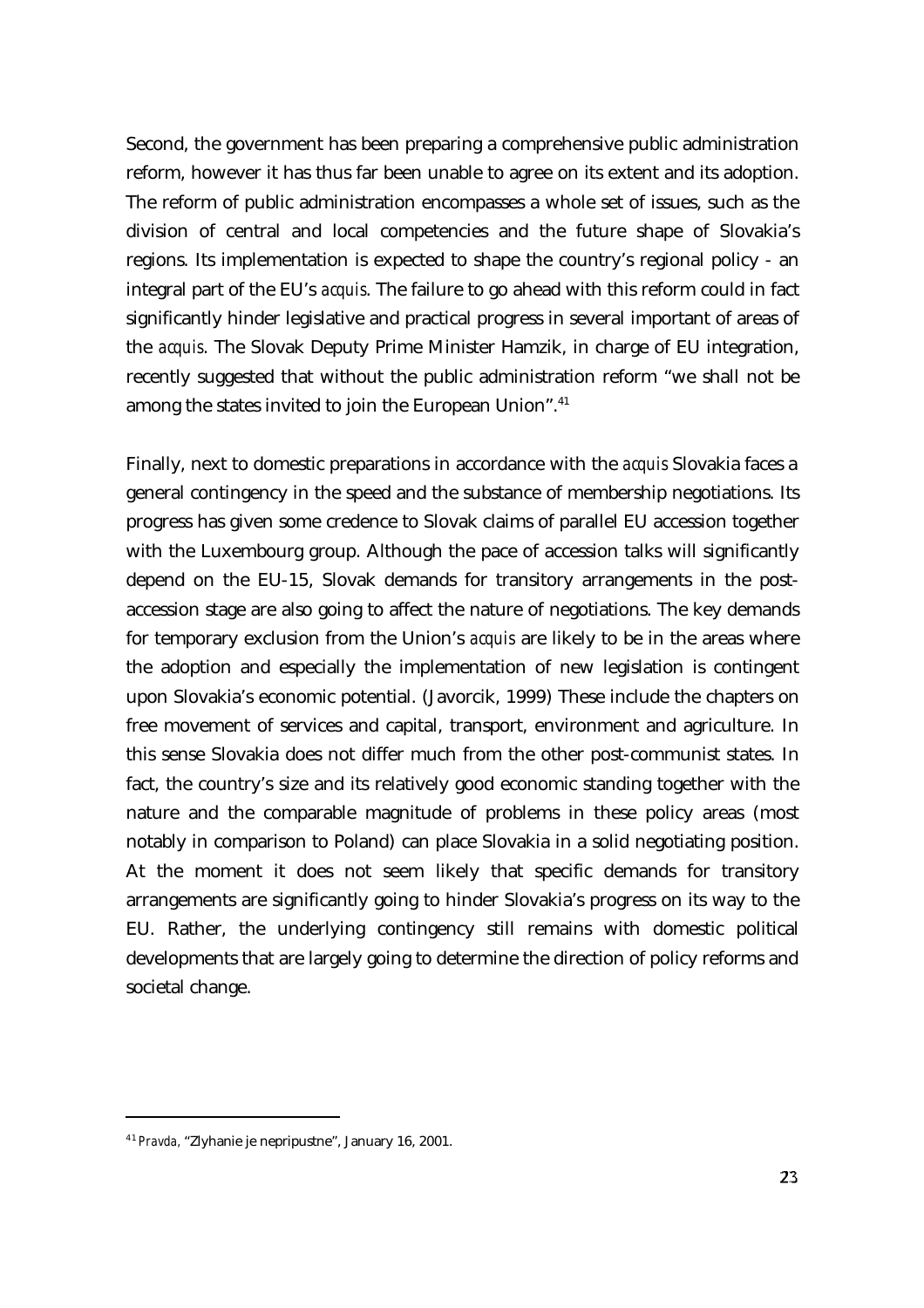## **Conclusion**

Against the backdrop of Slovakia's twisty path toward EU membership this paper has attempted to engage the issue of the country's ability to catch up with candidate states from the Luxembourg group in the course of accession negotiations. The paper has very briefly reviewed the major turning points in EU-Slovak relations and especially in Slovak internal political developments that were chiefly responsible for the country's temporary exclusion from membership talks following the conclusions of the Luxembourg summit. The example of Slovakia shows that issues of democratic practice in applicant states clearly matter and can have far-reaching implications. Despite its relatively good pre-conditions for a clear path toward EU membership, Slovakia's trajectory on the way to accession negotiations proved rather complicated.

The Union's decision at the summit in Helsinki to conduct parallel negotiations with as many as twelve candidate states offers Slovakia a new chance for gaining EU membership in the foreseeable future. Following some basic political changes after the Slovak parliamentary elections in 1998 Slovakia has made notable shifts in several important areas of internal developments and has intensified its international activities. The experience of membership negotiations a year after the Helsinki summit illustrates a much broader domestic focus on a variety of political, economic and legislative questions. Yet, although EU membership will ultimately largely depend on the fulfillment of several technical factors, Slovakia still needs to prove as a long-term credible political partner. Here the level of domestic political consensus and the outcome of the next parliamentary contest will be crucial. Given the various contingencies on the EU side on the way to an enlarged Union, Slovakia has the time and the international position to continue the process of progressive reforms. The country stands a plausible chance of joining the EU together with its Visegrad neighbors. However, undoing much of the Slovak legacy from the mid-1990s is still going to take some years.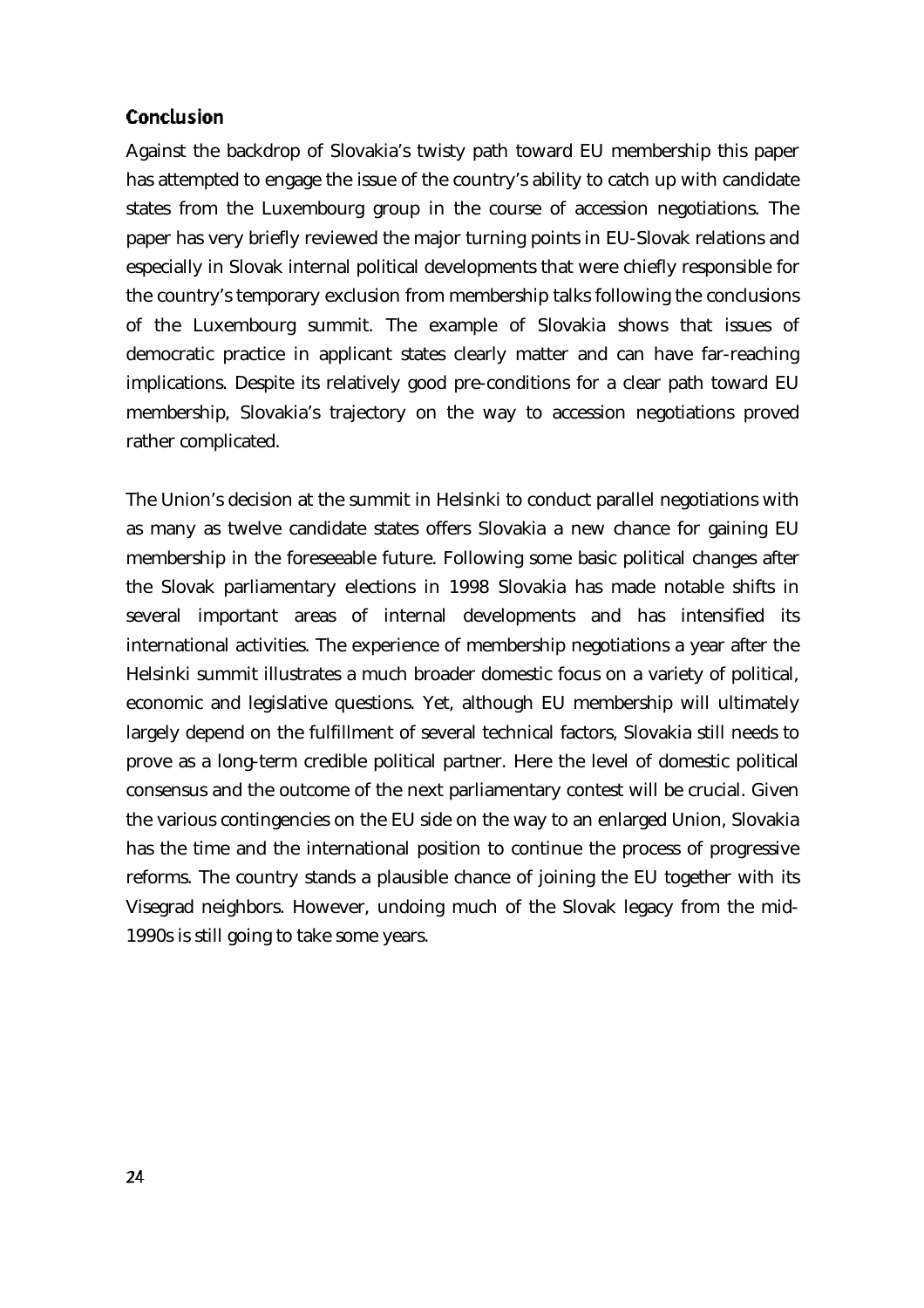### **Bibliography:**

Alner, Juraj. "Integracne procesy na Slovensku," (Integration processes in Slovakia) in Ivantysyn, Michal & Grigorij Meseznikov (eds.) *Slovensko 1998 - 1999: Suhrnna sprava o stave spolocnosti*. Bratislava: Institute for Public Affairs, 1999, pp. 311-332.

Bilcik, Vladimir. *EU enlargement after the summit in Helsinki and Slovakia at the start of negotiations.* Slovak Foreign Policy Affairs, Vol.1, No.1, 2000, pp. 59-70.

Bilcik, Vladimir, Martin Bruncko & Ivo Samson. "Integracia SR do EU, NATO a OECD," (The integration of Slovakia into the EU, NATO and the OECD) in Kollar, Miroslav & Grigorij Meseznikov (eds.) *Slovensko 2000: Suhrnna sprava o stave spolocnosti.* Bratislava: Institute for Public Affairs, 2000, pp. 337-393.

Brusis, Martin. "Internal problems of the EU that might obstruct an enlargement towards the East," in: Tang, Helena (ed.): *Winners and Losers of European Integration: Policy Isues for Central and Eastern Europe.* Washington, D.C., The World Bank 2000, pp. 265-289.

Chmel, Rudolf, Ivo Samson & Alexander Duleba. "Vztahy Slovenska so susedmi a s Nemeckom," (Slovakia's relations with neighbors and Germany) in Butora, Martin & Michal Ivantysyn (eds.) *Slovensko 1997: Suhrnna sprava o stave spolocnosti a trendoch na rok 1998.* Bratislava: Institute for Public Affairs, 1998, pp. 265-285.

*Conclusions of the EC – Slovakia High Level Working Group,* September 8, 1999.

*Eurobarometer,* No.53, 2000.

Fisher, Sharon. "Vzostup a pad nacionalistickych hnuti na Slovensku a v Chorvatsku," (The Rise and Fall of National Movements in Slovakia and Croatia) *OS.* December 2000.

Friis, Lykke. *An Ever Larger Union? EU Enlargement and European Integration.* Copenhagen: DUPI, 1999.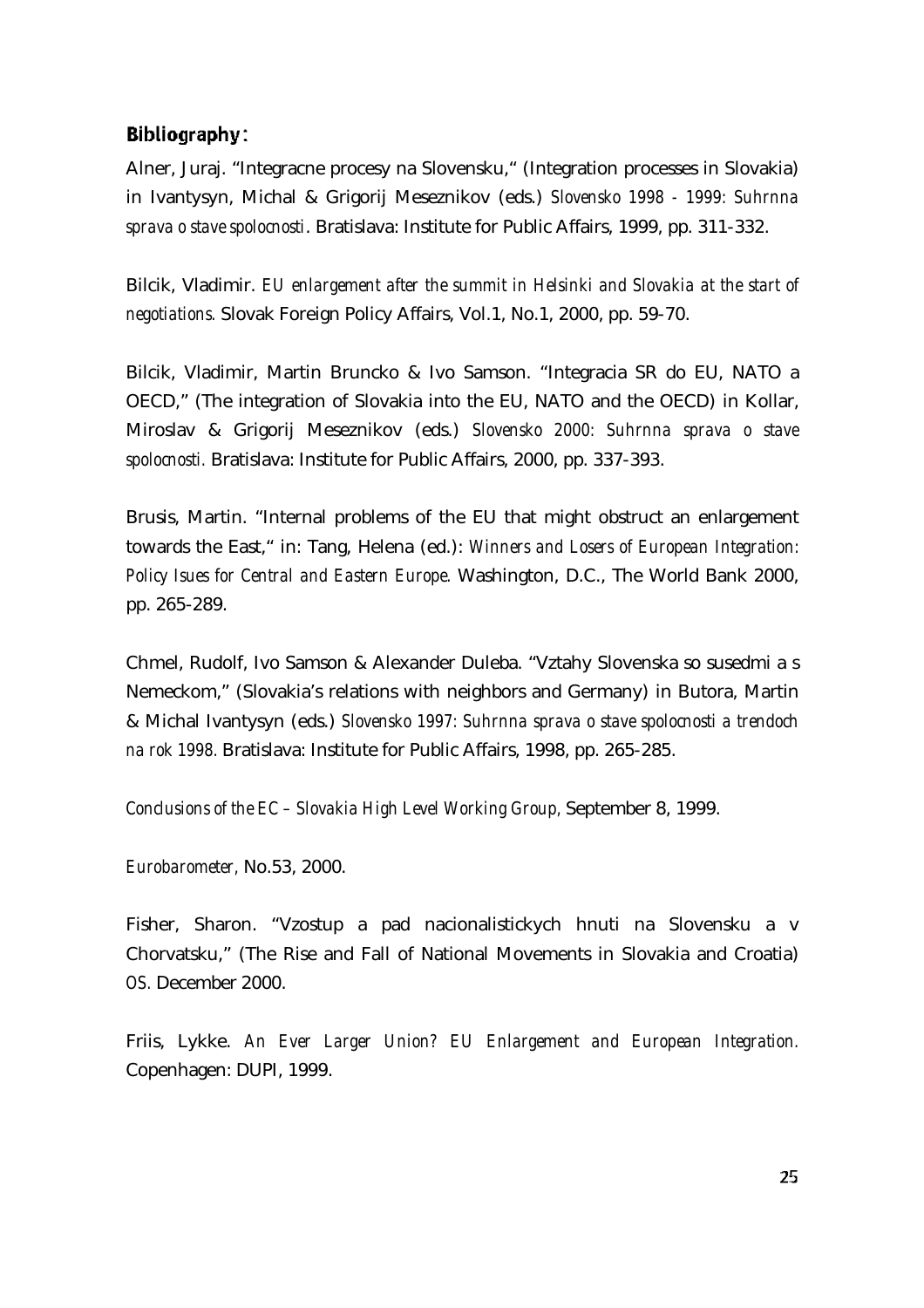Grabbe, Heather. "A Partnership for Accession? The Implications of EU Conditionality for the Central and East European Applicants," *Robert Schuman Centre Working Paper*. Florence: EUI, 1998.

Henderson, Karen. "Slovakia and the democratic criteria for EU accession," in Henderson, Karen (ed.) *Back to Europe: Central and Eastern Europe and the European Union.* London: University College London, 1999, pp. 221-240.

*IVO: 70 percent obcanov podporuje vstup do EU.* Sme, 28. 3. 2000.

Javorcik, Peter. "Priebeh bilateralneho screeningu a priprava SR na rokovania o vstupe," (The course of bilateral screening and Slovak preparations for accession talks) in Rusnak, Urban (ed.) *Zavery summitu EU v Koline nad Rynom a postup SR pocas finskeho predsednictva.* Zbornik SIMS 3/1999.

Krenzler, Horst Günter & Michelle Everson. "Preparing for the *Acquis Communautaire*: Report of the Working Group on Eastward Enlargement of the European Union," *Robert Schuman Centre Policy Paper.* Florence: EUI, 1998.

Leska, Vladimir. "Will Slovakia Join the EU with her Neighbors?" *Perspectives,* No. 14, 2000, pp. 71-90.

Lesko, Marian. *Meciar a meciarizmus: Politik bez skrupúl, politika bez zabran*. Bratislava: VMV, 1996.

Lukac, Pavol, Ivo Samson & Alexander Duleba. "Visegradska spolupraca, regionalne iniciativy a vztahy SR so susednymi statmi," (The Visegrad cooperation, regional initiatives and Slovak relations with neighbors) in Kollar, Miroslav & Grigorij Meseznikov (eds.) *Slovensko 2000: Suhrnna sprava o stave spolocnosti.* Bratislava: Institute for Public Affairs, 2000, pp. 367-393.

Marcincin, Anton. "Privatization," in: Marcincin, Anton & Miroslav Beblavy (eds.) *Economic Policy in Slovakia 1990-1999.* Bratislava: SFPA&INEKO, 2000, pp. 293-315.

Meseznikov, Grigorij. "Vnutropoliticky vyvoj a system politickych stran," (Domestic developments and the party system) in Kollar, Miroslav & Grigorij Meseznikov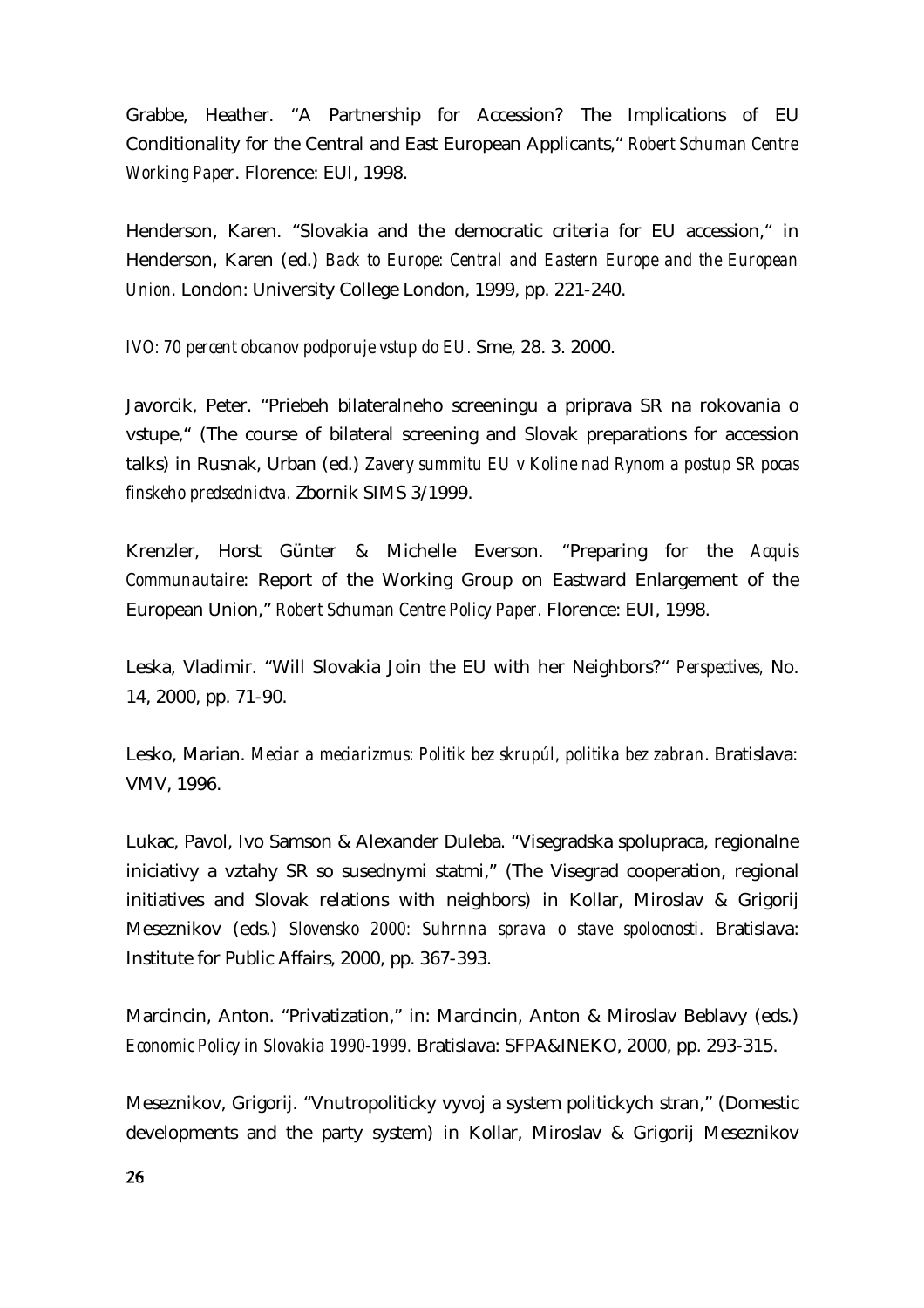(eds.) *Slovensko 2000: Suhrnna sprava o stave spolocnosti.* Bratislava: Institute for Public Affairs, 2000, pp.17 - 124.

Morvay, Karol. "Overall Macroeconomic Development," in: Marcincin, Anton & Miroslav Beblavy (eds.) *Economic Policy in Slovakia 1990-1999.* Bratislava: SFPA&INEKO, 2000, pp. 19-60.

Pridham, Geoffrey. "Complying with the European Union's Democratic Conditionality: Transnational Party Linkages and Regime Change in Slovakia, 1993- 1998," *Europe-Asia Studies,* Vol.51, No.7, 1999, pp. 1221-1244.

Smith, Martin A. & Graham Timmins. "The European Union and NATO enlargement Debates in Comparative Perspective: A Case of Incremental Linkage?" *West European Politics*. Vol.22, No.3, 1999, pp. 22–40.

*Sprava o pripravenosti Slovenskej republiky na clenstvo v Europskej unii za obdobie september 1999 - jún 2000*, July 2000.

Strazay, Tomas. "Existuje stredoeuropsky model politickej kultury?" (Is there a model of Central European political culture) *OS.* March 2000, pp. 3 – 5.

Szomolanyi, Sona. "Political Elites and Slovakia's Transition Path," *Slovak Foreign Policy Affairs.* Vol. 1, No. 1, 2000, pp. 16 - 31.

The European Commission. *AGENDA 2000 – For a stronger and wider Europe*. Luxemburg: Office for Official Publications of the European Communities, 1997.

The European Commission. *Composite Paper: Reports on progress towards accession by each of the candidate countries*, October 13, 1999.

The European Commission. *Enlargement Strategy Paper: Reports on progress towards accession by each of the candidate countries*, November 8, 2000.

*The Nice Treaty: Provisional text approved by the Intergovernmental Conference on institutional reform,* December 12, 2000.